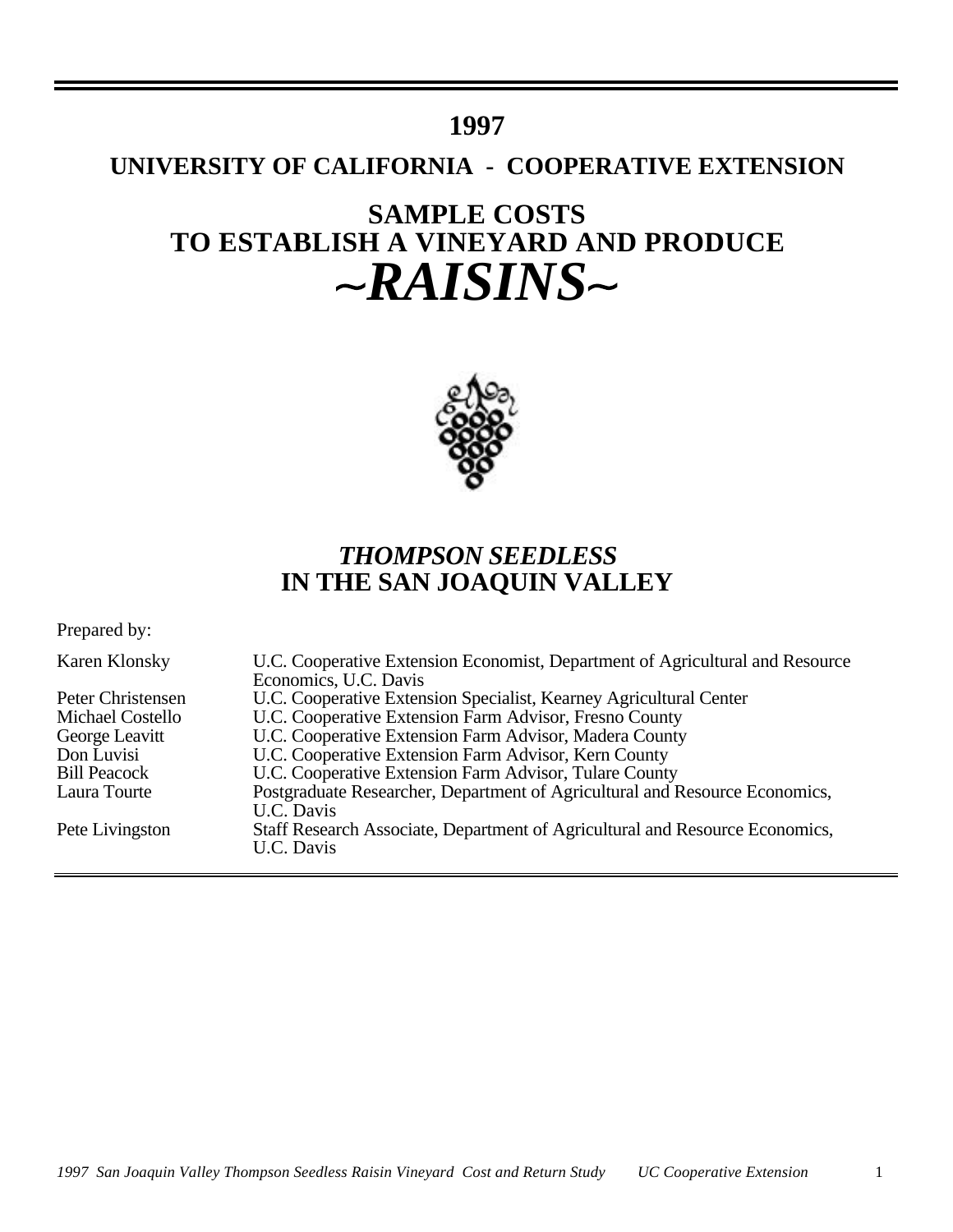# **UNIVERSITY OF CALIFORNIA - COOPERATIVE EXTENSION**

# **GENERAL INFORMATION FOR ESTABLISHING A VINEYARD AND PRODUCING RAISINS** *Thompson Seedless* **in the San Joaquin Valley- 1997**

The detailed costs for vineyard establishment and raisin production in the San Joaquin Valley are presented in this study. The hypothetical farm used in this report consists of a total of 120 acres,  $\overline{75}$  acres of raisin producing acres, 40 acres in raisin establishment, and 5 acres are in farmstead, roads, and pumping stations.

The practices described in this cost study are considered typical for this crop and area. Sample costs given for labor, materials, equipment and contract services are based on current figures. Some costs and practices detailed in this study may not be applicable to your situation. The use of trade names is not an endorsement or a recommendation. A blank *Your Cost* column is also provided to enter your actual costs on Table 2. Costs Per Acre To Produce Raisins and Table 3. Costs And Returns Per Acre To Produce Raisins. This study is only intended as a guide and can be used in making production decisions, determining potential returns, preparing budgets and evaluating production loans.

This study consists of General Assumptions for Establishing a Vineyard and Producing Raisins and eight tables.

- Table 1. Sample Costs Per Acre To Establish A Raisin Vineyard<br>Table 2. Costs Per Acre To Produce Raisins
- Table 2. Costs Per Acre To Produce Raisins<br>Table 3. Costs And Returns Per Acre To Pro
- Table 3. Costs And Returns Per Acre To Produce Raisins<br>Table 4. Monthly Cash Costs Per Acre To Produce Raisin
- Table 4. Monthly Cash Costs Per Acre To Produce Raisins<br>Table 5. Whole Farm Annual Equipment. Investment And E
- Table 5. Whole Farm Annual Equipment, Investment And Business Overhead Costs<br>Table 6. Hourly Equipment Costs
- Table 6. Hourly Equipment Costs<br>Table 7. Ranging Analysis
- Table 7. Ranging Analysis<br>Table 8. Costs And Returns
- Costs And Returns/Breakeven Analysis

For an explanation of calculations used for the study refer to the attached General Assumptions, call the Department of Agricultural and Resource Economics, Cooperative Extension, University of California, Davis, California, (530) 752-3589 or call the farm advisor in your county.

A study entitled *Production Practices and Sample Costs for Organic Raisin Grapes in the Southern San Joaquin Valley - 1997* is available for those interested in organic raisin grape production practices and costs.

This and other cost of production studies can be ordered from the Department of Agricultural and Resource Economics, U.C. Davis, or selected county Cooperative Extension offices.

The University of California is an affirmative action/equal opportunity employer

The University of California and the United States Department of Agriculture cooperating.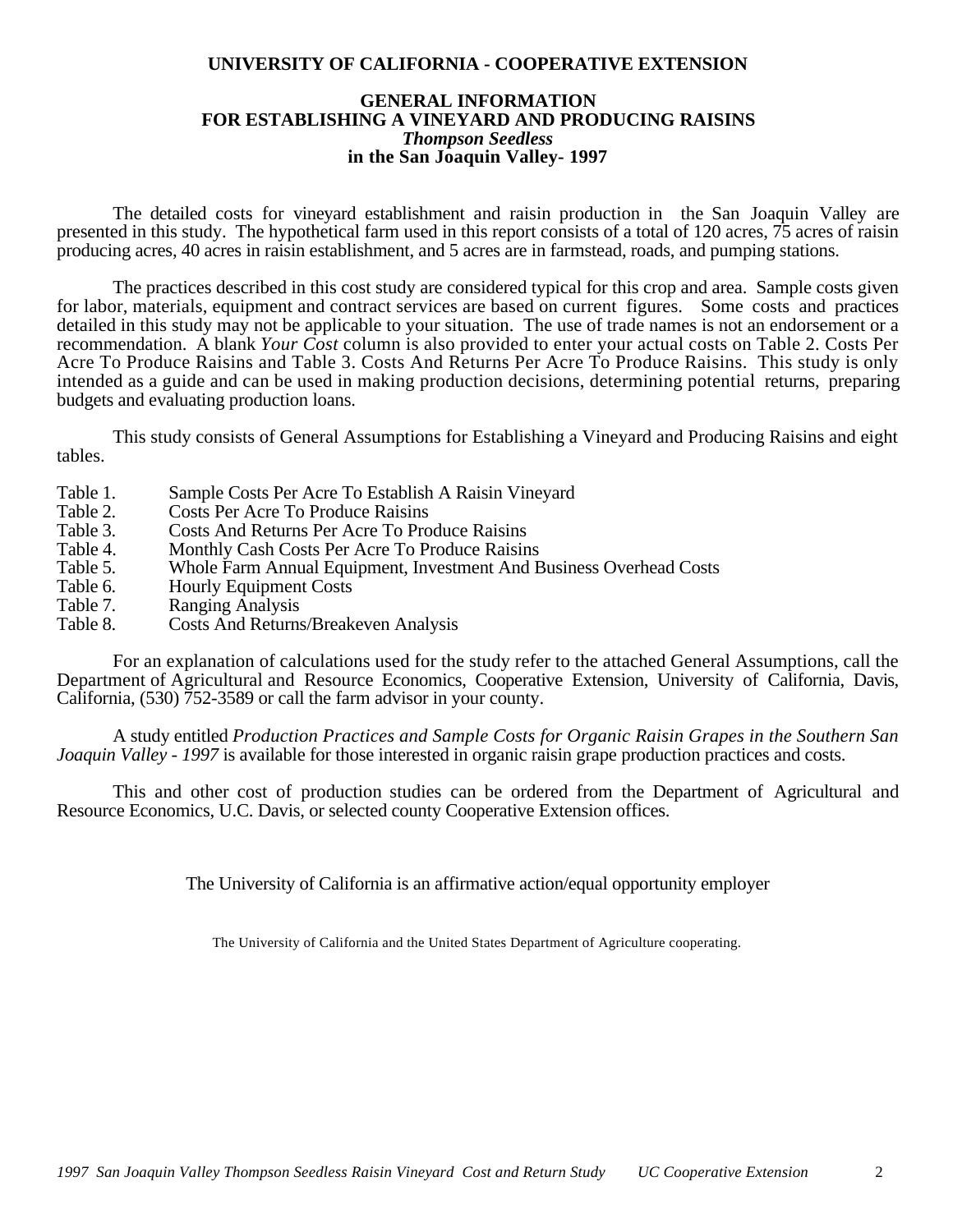# **UNIVERSITY OF CALIFORNIA - COOPERATIVE EXTENSION**

# **GENERAL ASSUMPTIONS FOR ESTABLISHING A VINEYARD AND PRODUCING RAISINS** *Thompson Seedless*  **in the San Joaquin Valley- 1997**

The following is a description of some general assumptions pertaining to sample costs to establish a vineyard and produce raisins in the San Joaquin Valley. Practices described should not be considered recommendations by the University of California, but rather represent production procedures considered typical for this crop and area. Some of these costs and practices may not be applicable to your situation nor used during every production year. Additional ones not indicated may be needed.Establishment and cultural practices for the production of raisins vary by grower and region. Variations can be significant. The practices and inputs used in this cost study serve only as a sample or guide. These costs are represented on an annual, per acre basis. **The use of trade names in this report does not constitute an endorsement or recommendation by the University of California nor is any criticism implied by omission of other similar products***.*

**Land**. The raisin vineyard is owned, managed, and operated by the grower. The vineyard is located in the San Joaquin Valley and is situated on previously farmed land. The vineyard is comprised of 120 acres, 75 of which are producing raisins, and 40 acres of raisin grapes being established. The other 5 acres are occupied by roads, irrigation systems, and farmstead. Land is valued at \$4,500 per acre. This study assumes the land was purchased. Because only 115 of the 120 acres are planted to grapes, land is valued at \$4,696 per plantable acre.

**Vines**. Thompson Seedless vines are planted on a 7' x 12' spacing with 519 vines per acre during the first spring. In the second year 25 vines per acre are replanted for those lost in the first year. Vines will be trained to up the t-post during the second and third years. The grapevines are expected to begin yielding fruit in three years and then be productive for an additional 22 years.

**Trellis System**. The trellis system is a two-wire crossarm design and is installed by a custom trellis company in the second year. The trellis system is considered part of the vineyard since it would be removed at the time of vine removal and is shown in the vineyard establishment costs in Table 1. The following details the trellis system installation.

*Second Year* Once the vineyard is laid out an eight-foot wooden end post is placed at each end of the rows. In between the end posts a six-foot steel stake is installed at each vine. Each stake has a single 24 inch crossarm attached to support two 13 gauge fruiting wires.

**Irrigation System**. Since the vineyard is established on land previously planted to vineyards/orchards, it is assumed to have a well which will be refurbished and a new pump, motor will be installed prior to planting. The well, 40 hp motor, pump, mainlines, valves, and the labor to renovate and install these components are included in the irrigation system cost. The irrigation system is considered an improvement to the property and has a 25 year life. Therefore, it is not found in preplant operations in Table 1, rather it is shown in the non-cash overhead sections as capital recovery cost of various tables and the Investments portion of Table 5.

Water plus labor constitute the irrigation cost. In this study, water is calculated to cost \$3.14 per acre-inch or \$37.68 per acre-foot. The cost results from a mix of pumped and district water. The pumping cost is based on using 40 hp motor to pump from 130 feet deep over 120 acres. District water costs range from \$13 to \$46 per acre-foot or per acre. Price per acre-foot of water will vary by grower in this region depending on quantity used, water district, power cost, various well characteristics, and other irrigation factors.

Irrigations occur during the growing season from March through August and in production years includes a September postharvest irrigation. Furrows are pulled several times during the growing season prior to irrigation. The amount of water applied to the vines varies through the establishment years and are shown in Table A.

|      | Table A. Applied Irrigation Water |  |  |  |  |  |
|------|-----------------------------------|--|--|--|--|--|
| Year | Number of Months AcIn/Year        |  |  |  |  |  |
|      |                                   |  |  |  |  |  |
|      |                                   |  |  |  |  |  |
|      |                                   |  |  |  |  |  |

# **ESTABLISHMENT CULTURAL PRACTICES**

*1997 San Joaquin Valley Thompson Seedless Raisin Vineyard Cost and Return Study UC Cooperative Extension* 3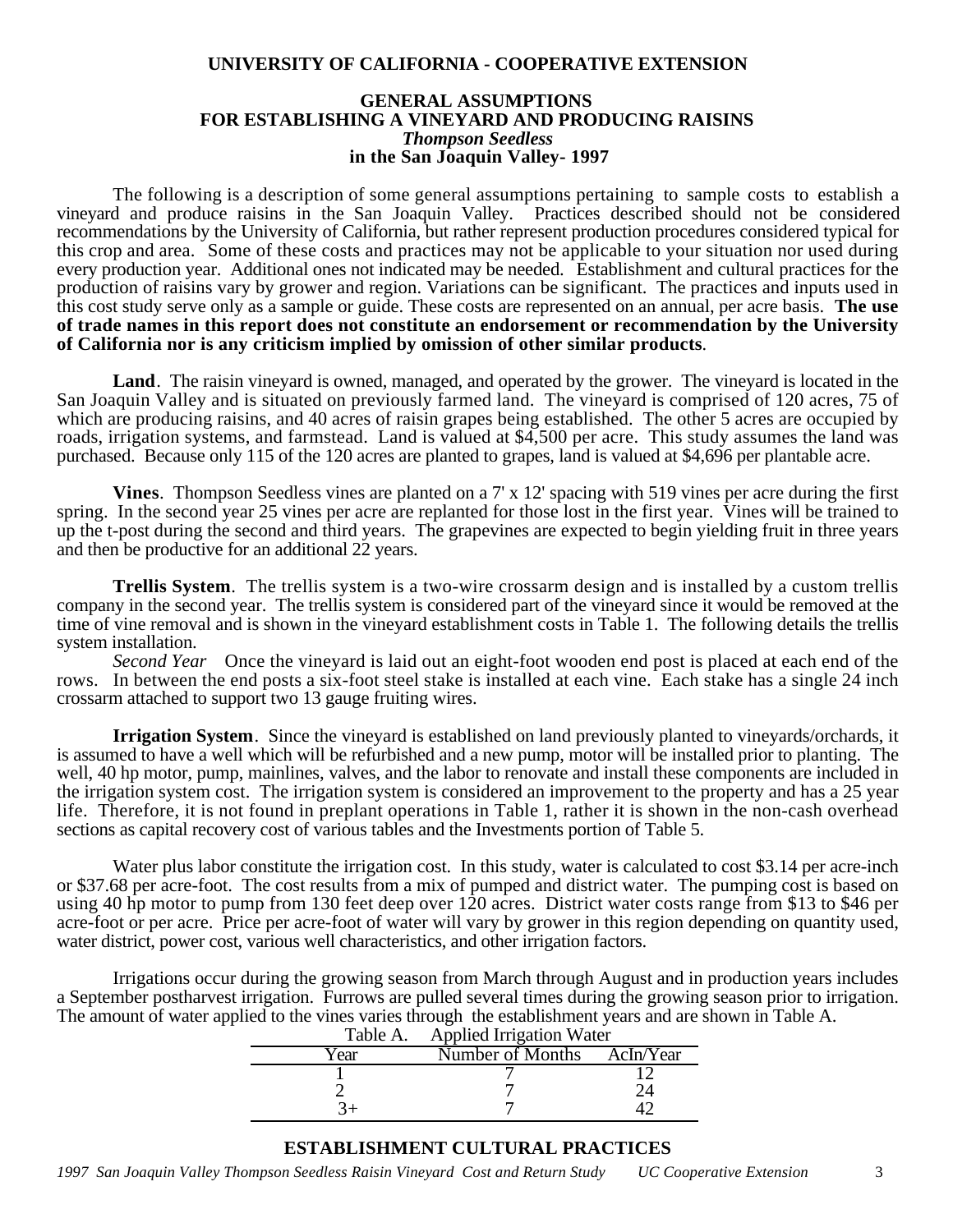This vineyard is established on ground that had previously been planted to vineyards or orchards. The land is assumed to be fairly level. The practices described below represents only the hypothetical vineyard in this study and may not be appropriate to your circumstance.

**Site Preparation**. The land is subsoiled twice to a depth of 2-3 feet, breaking up underlying plowpan or hardpan to improve root and water penetration. Afterwards the ground is disced twice to break up large clods of soil, smoothing the ground in advance of leveling. Leveling consists of three passes with a landplane. The bare ground is fumigated, untarped, to control soil nematodes and pathogens. All of the land preparation operations are contracted out to commercial companies. Most operations that prepare the vineyard for planting are done in the year prior to planting, but costs are shown in the first year of Table 1.

**Planting**. Planting the vineyard starts by laying out and marking vine sites in late winter. Holes are dug and vines are planted. Following planting, a postplant, pre-emergent, residual herbicide is applied for weed control through most of the first year growing season. In the second year, 25 vines per acre are replaced.

**Pruning and Training.** A number of similar, but different cultural operations are performed during pruning and establishing the vine framework. Not all of the same practices are used for other varieties or trellis systems.

Dormant pruning during the winter begins the second year. The young vines are pruned back to a 2-bud spur. Training includes suckering, tying, and training the selected shoots.

Most of the training is completed by the end of the third year. This is also when pruning costs become the same as for mature vineyards. Cane tying and vine suckering are also major winter/spring tasks.

**Insect and Arthropod Management**. Insects and mites are managed by using different pesticides and management techniques beginning the first year. Pest populations are monitored to determine when an economically damaging level will occur and which control method to use. From the second year on an insecticide spray is appleid to control omnivorous leaf roller (OLR) and isolated outbreaks of grapeleaf skeletonizer. In the third year another treatment is applied in May or June to control leafhoppers.

**Disease Management**. There are many pathogens that attack grapevines, but the major disease that is treated in this study is powdery mildew. A dusting and spraying program for powdery mildew control begins the third year with two applications of sulfur dust, increasing to four after the third year. Also in the third year, two wettable sulfur treatments are made with one mixed in the OLR spray. A sterol inhibitor (SI) is applied for additional mildew control (an equivalent fungicide can also be used) in the third year. All applications are made using a 75 HP tractor and an orchard sprayer.

**Vineyard Floor Management**. Weed control in the vine row and middles are managed with multiple discings and herbicides. The row middles are disced from March through August. A total of four discings per season are included. The vine rows are strip-sprayed with different combinations of pre-emergent herbicides during winter each year. The strip spray is applied on only 30 percent of the acreage.

**Fertilization**. A liquid nitrogen fertilizer is injected through a tractor-pulled drill shank applicator beginning in the first year at 20 pounds of N per acre. The amount of nitrogen applied each year increases and is shown in Table B.

| Year | Pounds of N |
|------|-------------|
|      |             |
|      |             |
|      | $+0$        |
|      |             |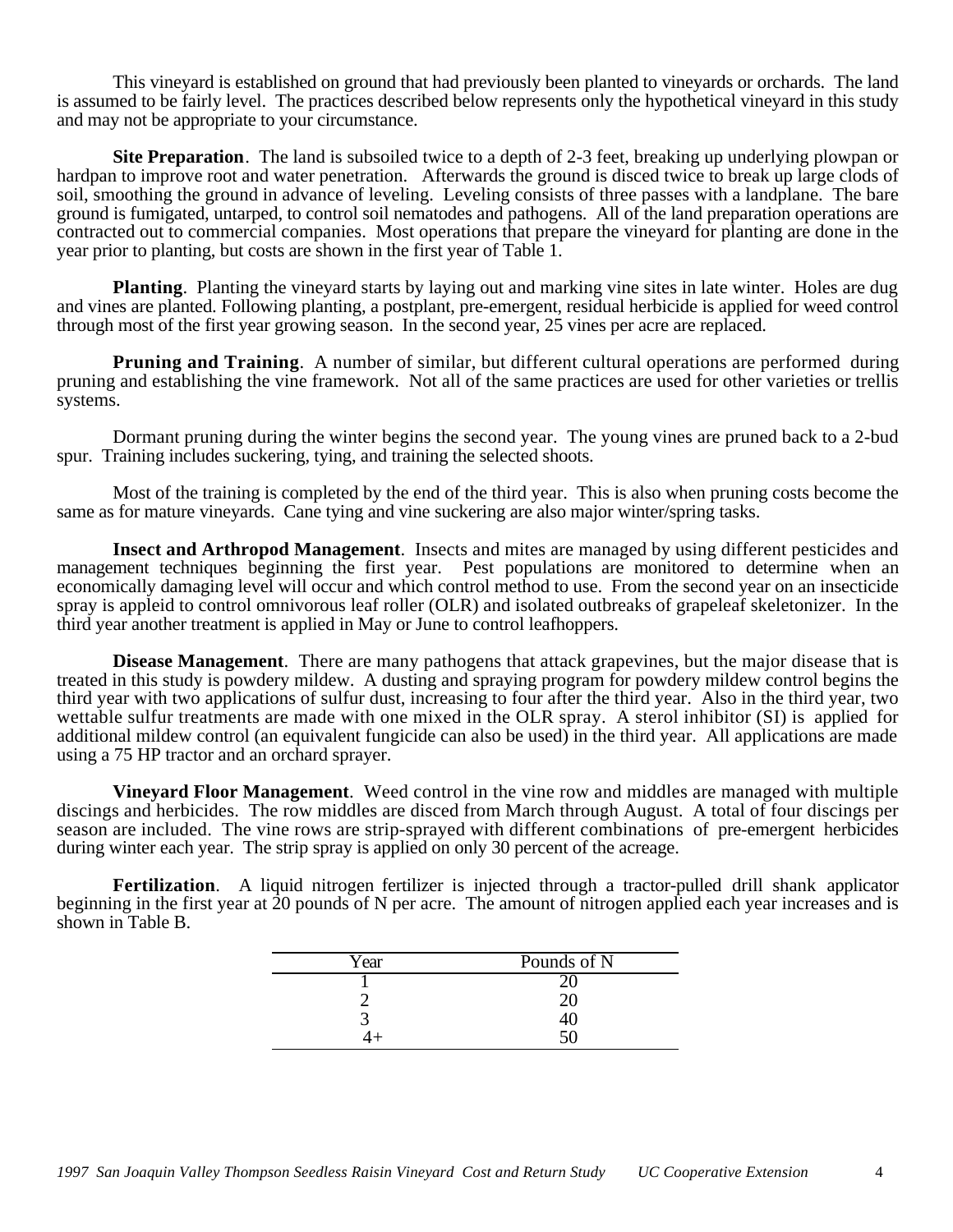**Establishment Cost**. The establishment cost is the sum of the costs for land preparation, trellis system, planting, vines, cash overhead and production expenses for growing the vines through the first year that grapes are harvested (year three). It is used to determine the non-cash overhead expense and capital recovery cost during the production years. The Total Accumulated Net Cash Cost on Table 1, in the third year represents the establishment cost. For this study the cost is \$3,704 per acre or \$277,800 for the 75 producing acres. The establishment cost is spread over the remaining 22 years of the 25 years the vineyard is in production.

# **PRODUCTION CULTURAL PRACTICES**

**Pruning, Tying, and Suckering**. Pruning is done during the winter months and the prunings are first chopped by a contract service then disced into the row middles. Suckers are removed from the trunks each year. Pruning and tying contract rates are for ywo-wire trellesing. Rates for one-wire trellising are typically 25-33% lower.

**Vineyard Floor Management**. Herbicides and cultivation are used to manage the vineyard floor and control weeds. Four discings are performed in March through August. Vine row weeds are controlled with a contact and pre-emergent herbicide mix applied as a strip spray during the winter.

**Fertilization**. 50 pounds per acre of a liquid nitrogen fertilizer is injected using a tractor-pulled applicator in May. Neutral zinc is applied to prevent zinc deficiency and is combined with the May mildew control spray.

**Insect and Arthropod Management**. OLR, leafhoppers, and mites are the three pests treated on mature in this study. OLR is treated for in May when the insecticide is combined with the May SI spray. In June and July, separate mite and leafhopper treatments are made.

**Disease Management**. Powdery mildew is treated beginning in April with two applications of wettable sulfur. Fixed copper for phomopsis control is mixed with the first wettable sulfur treatment. Four applications of sulfur dust are made in May and June. Two SI treatments are made; one in May and the second in June. The May SI spray is applied with the OLR control and the nutrient neutral zinc is included in this application. At bloom in May, the plant growth regulator gibberellic acid (GA) is applied to reduce fruit set by causing bloom thinning. GA may also serve to reduce bunch rot. All of the insect and fungicide sprays are made using a 75 HP tractor and vineyard sprayer.

Pesticides, rates, and cultural practices mentioned in this cost study are a few of those listed in the *UC IPM Pest Management Guidelines, Grapes* and *Grape Pest Management*. Written recommendations are required for many pesticides and are made by licensed pest control advisors. For information and pesticide use permits, contact the local county Agricultural Commissioner's office. For additional production information contact one of the San Joaquin Valley viticulture farm advisors.

**Harvest**. Harvesting begins the third year. In this cost study, the vineyard contracts to have the grape crop custom harvested by hand at a rate of \$0.26 per tray. Harvest consists of hand picking the raisins, setting them on paper trays, placed on terraces in the row middles, to dry. The raisins are turned and rolled once during the drying process to insure evenness in drying the bottom fruit. The service is contracted for \$84 per thousand trays. The raisins are put into bins (boxing) and hauled out of the vineyard to be shaken and boxed. Shaking is performed by the grower to remove sand, leaves, and mold. It is assumed in this study that the grower rents four bins per acre and a forklift for harvest. The raisins are hauled to the packer and sold. Hauling to the packer is also contracted for (\$10 per ton) and paid by the grower.

**Packers**. Once delivered to a packer, the raisins are inspected by the United States Department of Agriculture (USDA) for maturity, quality, and moisture. Industry standards are set by the Raisin Administrative Committee (RAC), the administrative arm of the federal marketing order for raisins. Fees are associated with both the USDA inspections and RAC administrative responsibilities; tonnage fees are paid for by the packer. Growers receive payment for the free tonnage (commercial sales) portion of their crop from the packer. The reserve tonnage portion (export sales and government purchases) are paid by the RAC. In most cases, the packer retains control of the raisin crop for marketing purposes after inspection. A very small number of growers market their own product.

*1997 San Joaquin Valley Thompson Seedless Raisin Vineyard Cost and Return Study UC Cooperative Extension* 5 **Yields**. Raisin vineyards begin bearing an economic crop in the third year after planting and reach maturity in the fourth year. A yield of 1.5 ton per acre is used in the third year and 2 tons per acre in subsequent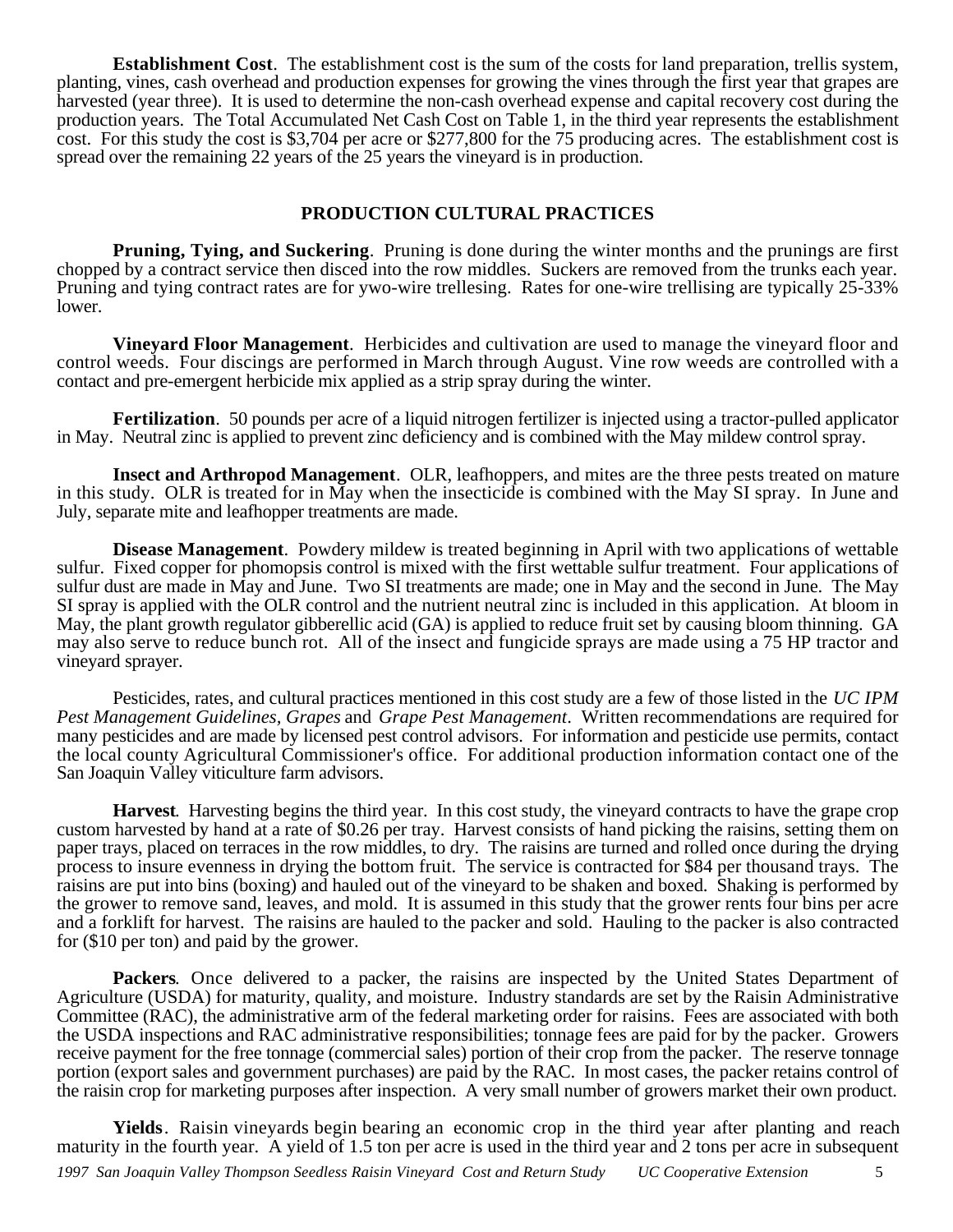production years using a drying ratio of 4.1 to 4.5:1 (green fruit to raisin grapes). Two tons per acre is the industry average while recognizing that newly established vineyards often yield higher.

**Returns**. The raisin grape market is regulated by a federal marketing order that is administered by the Raisin Administrative Committee (RAC). Each year, the RAC sets minimum industry standards that the crop must meet. In addition, the RAC regulates, on a percentage basis, the amount of the harvested crop that is offered for immediate sale (free tonnage), and the amount of the harvested crop that is held in reserve for later sale (the reserve pool), to control the overall supply of raisin grapes on the market.

The 1996 Thompson Seedless raisin price received by growers is estimated to be a "constructed" price of \$1,025 per ton. The constructed per price ton on 100% of the crop is based on tonnage percentages and the values for both free tonnage and the reserve pool as announced by the RAC and the Raisin Bargaining Association (RBA). In the past, constructed prices for the raisin crop have ranged from \$800 to \$1,200 per ton. However, the exact price each grower receives will vary. The yields and prices shown in Table 7 are an estimate which depend on crop maturity, quality, and moisture, and on the price negotiated between the grower and packer. Use of return prices for raisins is for calculating net returns to growers at different yields and price.

**Risk**. Risk is caused by various sources of uncertainty including production, price, and financial. Examples of these are rain damage, decrease in commodity price, and increase in interest rates. The risks associated with producing raisins in the San Joaquin Valley should not be underestimated.

Federal crop insurance is purchased by many growers to reduce the production risk associated with specific natural hazards. Insurance policies vary and range from a basic catastrophic loss policy to one that insures losses for up to 75% of a crop. In addition, some growers also purchase reconditioning insurance, which covers some of the costs for reconditioning raisins (e.g. turning, rolling, washing, and drying) if rains should occur during the harvest period. Insurance costs will depend on the type and level of coverage.

While this study makes every effort to model a production system based on typical, real world practices, it cannot fully represent agronomic, market, and financial risks which affect the profitability and economic viability of raisin production. Additionally, establishment of vineyards and the equipment required to properly handle the fruit is very capital intensive. Growers should consider all of the agronomic and economic risks before committing resources to establishing a vineyard and raisin production in this region.

Labor. Hourly wages for workers are \$5.75 and \$5.00 per hour for machine and non-machine workers, respectively. Adding 34% for Workers Compensation, Social Security, Medicare, insurance, and other possible benefits gives the labor rates shown of \$7.71 and \$6.70 per hour for machine labor and non-machine labor, respectively. The percentage charged for benefits varies depending upon whether or not growers utilize labor contractors or hire their own laborers. For those growers hiring their own labor, benefit percentages may be lower than 34% and have been as low as 18% in the past.

On March 1, 1997, the minimum wage increased from \$4.25 per hour to \$5.00 per hour. It will rise to \$5.15 per hour on September 1, 1997 and to \$5.75 per hour by March 1, 1998. The wage rates for non-machine labor used in this study reflects the March 1, 1997 rate. Growers using wage rates different from those shown in this report may adjust their labor costs by subtracting or adding the appropriate amounts.

Labor time for operations involving machinery are 20% higher than the operation time given in Table 2. to account for the extra labor involved in equipment set up, moving, maintenance, work breaks, and field repair. Wages for a manager are not included as cost. Returns above total costs is considered a return to management and risk.

**Cash Overhead**. Cash overhead consists of various cash expenses paid out during the year that are assigned to the whole farm, not to a particular operation. These costs include property taxes, interest on operating capital, office expense, liability and property insurance, and equipment repairs.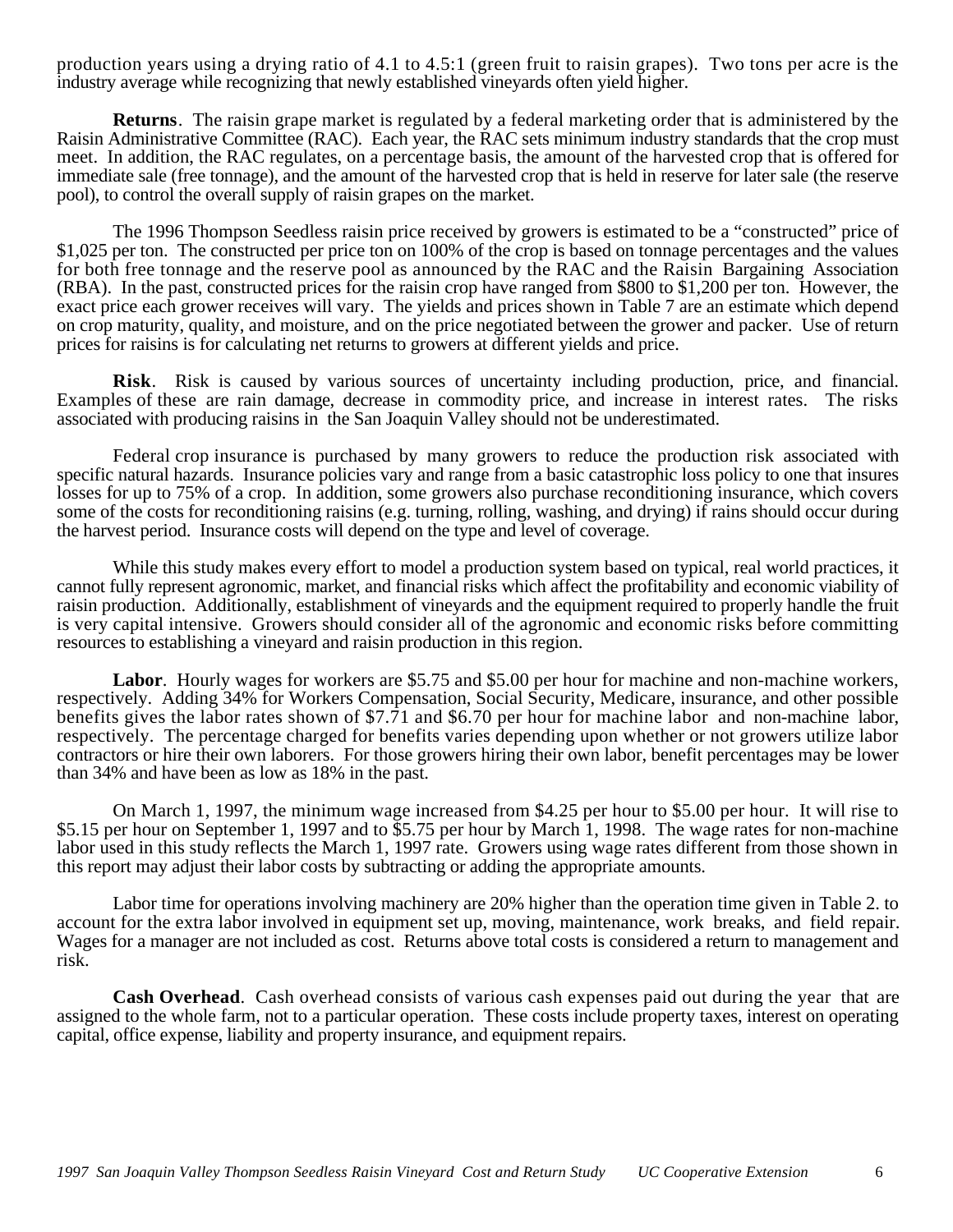*Property Taxes.* Counties charge a base property tax rate of 1% on the assessed value of the property. In some counties special assessment districts exist and charge additional taxes on property including equipment, buildings, and improvements. For this study, county taxes are calculated as 1% of the average value of the property. Average value equals new cost plus salvage value divided by 2 on a per acre basis.

*Interest On Operating Capital*. Interest on operating capital is based on cash operating costs and is calculated monthly until harvest at a nominal rate of 10.00% per year. A nominal interest rate is the going market cost of borrowed funds.

*Insurance*. Insurance for farm investments vary depending on the assets included and the amount of coverage. Property insurance provides coverage for property loss and is charged at 0.713% of the average value of the assets over their useful life. Liability insurance covers accidents on the farm and costs \$469 for the entire farm.

*Office Expense*. Office and business expenses for 120 acres are estimated at \$6,000 annually or \$38 per planted acre. These expenses include office supplies, telephones, bookkeeping, accounting, legal fees, road maintenance, etc.

*Crop Insurance*. This study assumes that the grower pays a total of \$46.70 per ton for crop insurance. This rate includes 65% crop loss coverage under the federal crop insurance program (\$31 per ton) and also a premium for reconditioning insurance (\$15.70 per ton).

**Non-cash Overhead**. Non-cash overhead is calculated as the capital recovery cost for equipment and other farm investments. Although farm equipment used on vineyards in the San Joaquin Valley may be purchased new or used, this study shows the current purchase price for new equipment. The new purchase price is adjusted to 60% to indicate a mix of new and used equipment. Annual ownership costs (Equipment and Investments) are shown in Tables 1 through 3. and 5. They represent the capital recovery cost for investments on an annual per acre basis.

*Capital Recovery Costs*. Capital recovery cost is the annual depreciation and interest costs for a capital investment. It is the amount of money required each year to recover the difference between the purchase price and salvage value (unrecovered capital). Put another way, it is equivalent to the annual payment on a loan for the investment with the downpayment equal to the discounted salvage value. This is a more complex method of calculating ownership costs than straight-line depreciation and opportunity costs, but more accurately represents the annual costs of ownership because it takes the time value of money into account. The calculation for annual capital recovery costs is as follows.

> *Purchase* − *Salvage* × *Recovery* Pr*ice Value Factor Capital* + *Salvage* × *Interest Value Rate*

*Salvage Value*. Salvage value is an estimate of the remaining market value of an investment at the end of its useful life. It is calculated differently for different investments. For farm machinery (e.g., tractors and implements) the remaining value is a percentage of the new cost of the investment. Salvage value is calculated as

# *New Price* × *%RemainingValue*

Salvage value for other investments including irrigation systems, buildings, and miscellaneous equipment is zero. The salvage value for land is equal to the purchase price because land does not depreciate. The purchase price and salvage value for certain equipment and investments are shown in Table 5.

*Capital Recovery Factor*. Capital recovery factor is the amortization factor or annual payment whose present value at compound interest is 1. It is the function of the interest rate and years of life of the equipment.

*Interest Rate*. The interest rate of 8.25% used to calculate capital recovery cost is the United States Department of Agriculture - Economic Reporting Service's (USDA-ERS) ten year average of California's agricultural sector longrun rate of return to production assets from current income. It is used to reflect the longterm realized rate of return to these specialized resources that can only be used effectively in the agricultural sector. In other words, the next best alternative use for these resources is in another agricultural enterprise.

*1997 San Joaquin Valley Thompson Seedless Raisin Vineyard Cost and Return Study UC Cooperative Extension* 7 **Equipment Cash Costs**. Equipment costs are composed of three parts; non-cash overhead, cash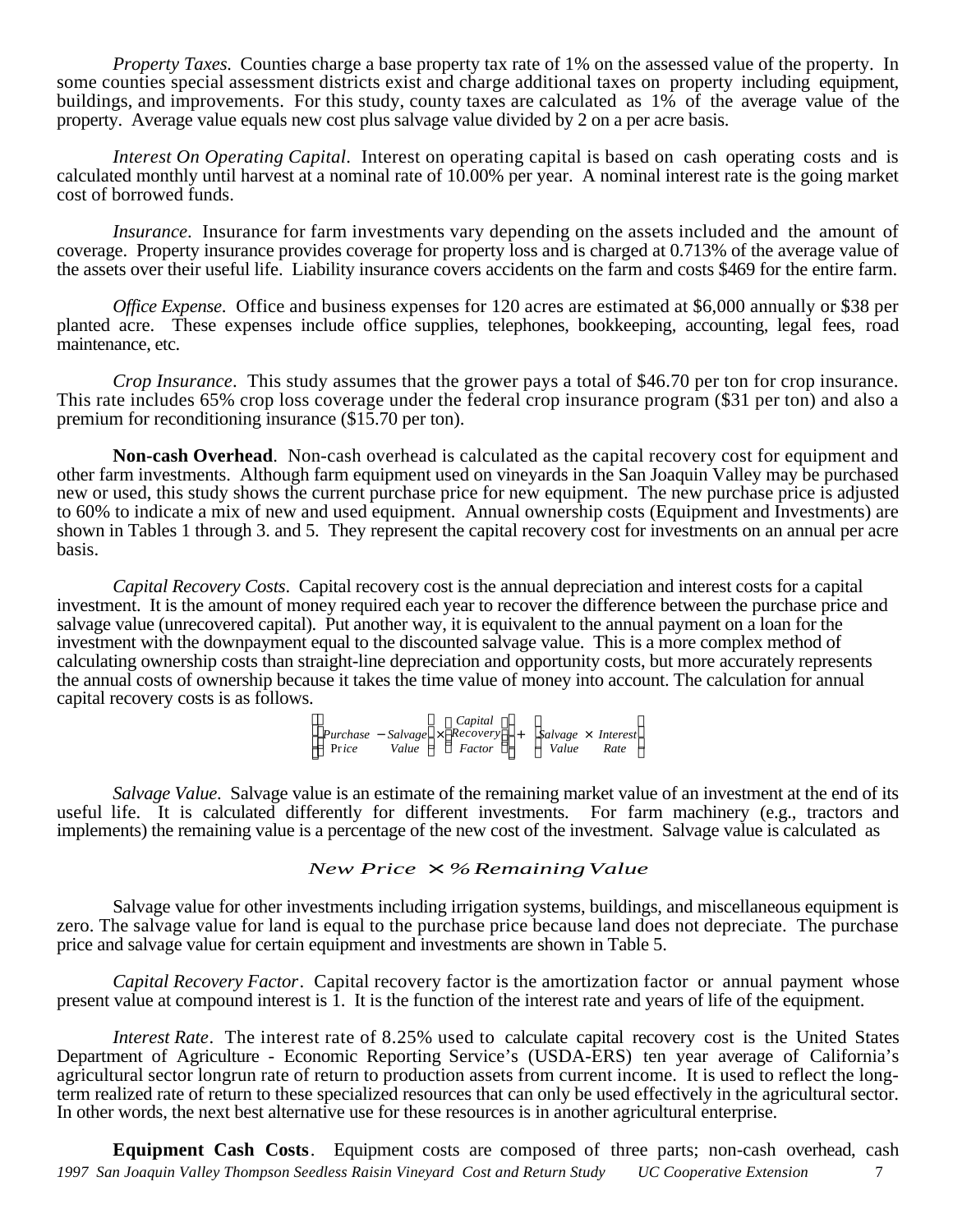overhead, and operating costs. Both of the overhead factors have been discussed in previous sections. The operating costs consist of fuel, lubrication, and repairs.

In allocating the equipment costs on a per acre basis, the following hourly charges are calculated first and shown in Table 6. Repair costs are based on purchase price, annual hours of use, total hours of life, and repair coefficients formulated by the American Society of Agricultural Engineers (ASAE). Fuel and lubrication costs are also determined by ASAE equations based on maximum PTO hp, and type of fuel used. The fuel and repair cost per acre for each operation in Table 2. is determined by multiplying the total hourly operating cost in Table 6. for each piece of equipment used for the cultural practice by the number of hours per acre for that operation. Tractor time is 10% higher than implement time for a given operation to account for setup time. Prices for on-farm delivery of diesel and gasoline are \$0.97 and \$1.30 per gallon, respectively.

**Acknowledgment**. Appreciation is expressed to those growers and other cooperators who provided support for this study.

# **REFERENCES**

- American Society of Agricultural Engineers. (ASAE). 1994. *American Society of Agricultural Engineers Standards Yearbook*. St. Joseph, Missouri.
- Boelje, Michael D., and Vernon R. Eidman. 1984. *Farm Management*. John Wiley and Sons. New York, New York
- Integrated Pest Management Education and Publications. 1990. *U.C. Pest management guidelines, Grapes*. *In* M. L. Flint (ed.) UC IPM pest management guidelines. University of California. Division of Agriculture and Natural Resources. Oakland, California. Publication 3339.

University of California Publications. 1992. *Grape Pest Management*. Second Edition. Division of Agriculture and Natural Resources. Oakland, California. Publication 3343.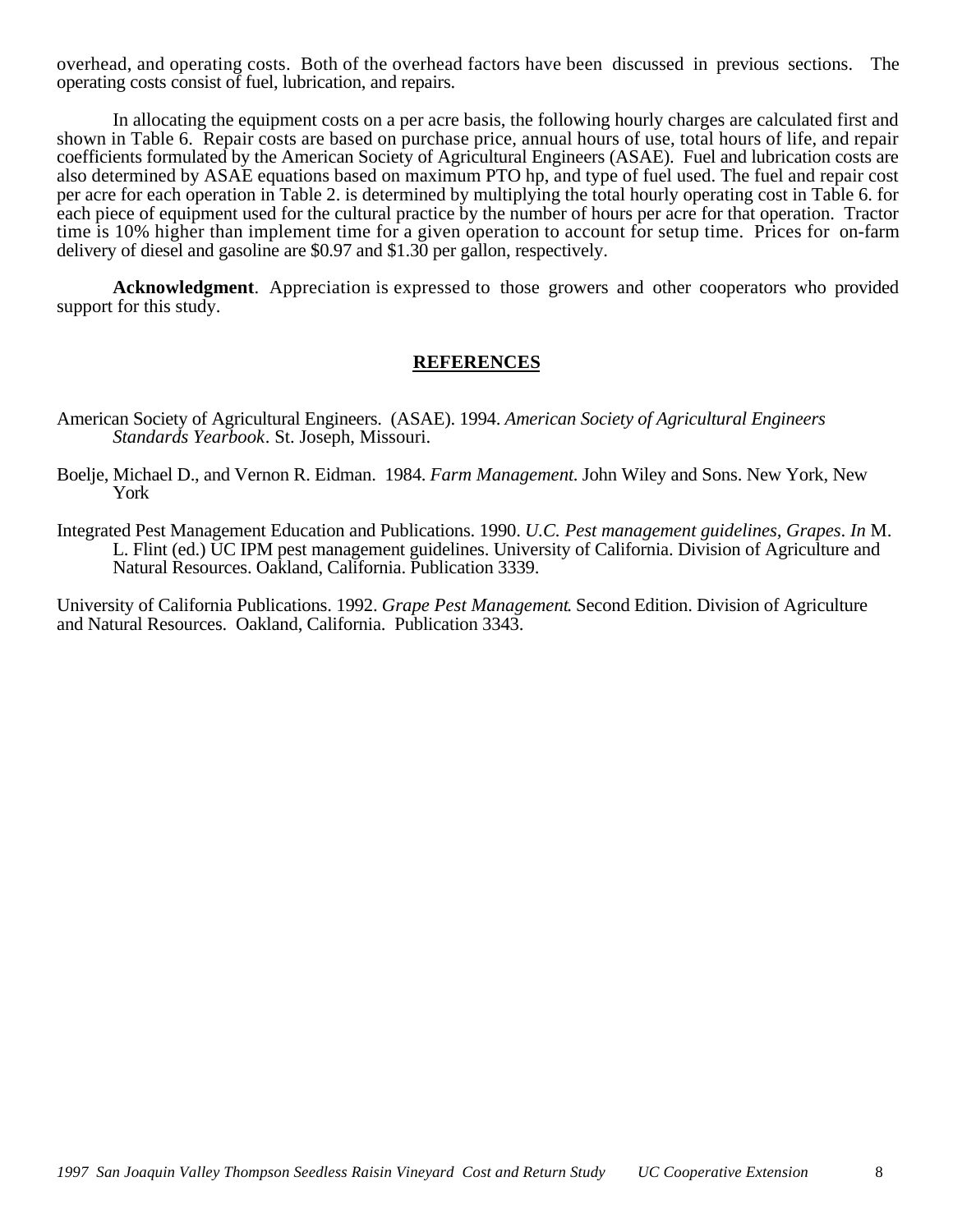### U.C. COOPERATIVE EXTENSION Table 1. SAMPLE COSTS PER ACRE TO ESTABLISH A RAISIN VINEYARD SAN JAOQUIN VALLEY - 1997 THOMPSON SEEDLESS

| po.s//iit. non-machine rapor                               | TIILELESL KALE. IV6 |               |      |
|------------------------------------------------------------|---------------------|---------------|------|
|                                                            |                     | Cost Per Acre |      |
| Year                                                       | 1st                 | 2nd           | 3rd  |
| Tons Per Acre                                              |                     |               | 1.5  |
| Planting Costs:                                            |                     |               |      |
| Land Preparation - Subsoil 2X                              | \$120               |               |      |
| Land Preparation - Disc 2X                                 | \$50                |               |      |
| Land Preparation - Level                                   | \$80                |               |      |
| Land Preparation - Fumigate                                | \$550               |               |      |
| Survey & Layout Vineyard                                   | \$75                |               |      |
| Dig & Plant Vines                                          | \$93                | \$5           |      |
| Vines: 519 Per Acre (2% Replant In 2nd Year)               | \$362               | 17            |      |
| Install Trellis System                                     |                     | \$1,267       |      |
| TOTAL PLANTING COSTS                                       | \$1,330             | \$1,289       | \$0  |
| Cultural Costs:                                            |                     |               |      |
| Weed Control - Postplant Spray - 50% Of The Acreage        | \$11                |               |      |
| Incorporate Herbicide                                      | \$4                 |               |      |
| Prune - Dormant                                            |                     | \$41          | 126  |
| Pull Borders                                               | \$13                | 13            | 13   |
| Furrow Out                                                 | \$30                | 30            | 30   |
| Fertilize                                                  | \$7                 | 13            | 21   |
| Irrigate                                                   | \$66                | 104           | 161  |
| Pest Control - Vertebrates                                 | \$25                | 10            |      |
| Training (Sucker, Tie & Train)                             |                     | \$147         | 40   |
| Weed Control - Disc Middles 4X                             | \$27                | 27            | 27   |
| Insect & Disease Control - Omnivorous Leaf Roller & Mildew |                     |               | \$22 |
| Insect Control - Leafhoppers & Mites 2X                    |                     |               | \$57 |
| Disease Control - Dust Mildew 2X                           |                     |               | \$18 |
| Disease Control - Spray Mildew 2X (Wettable Sulfur & SI)   |                     |               | \$57 |
| Terrace & Pull Back                                        |                     |               | \$7  |
| Weed Control - Winter Strip Spray                          |                     | \$32          | 32   |
| Miscellaneous Costs                                        | \$57                | 57            | 57   |
| Pickup Truck Use                                           | \$31                | 31            | 31   |

**TOTAL CULTURAL COSTS** \$699 \$699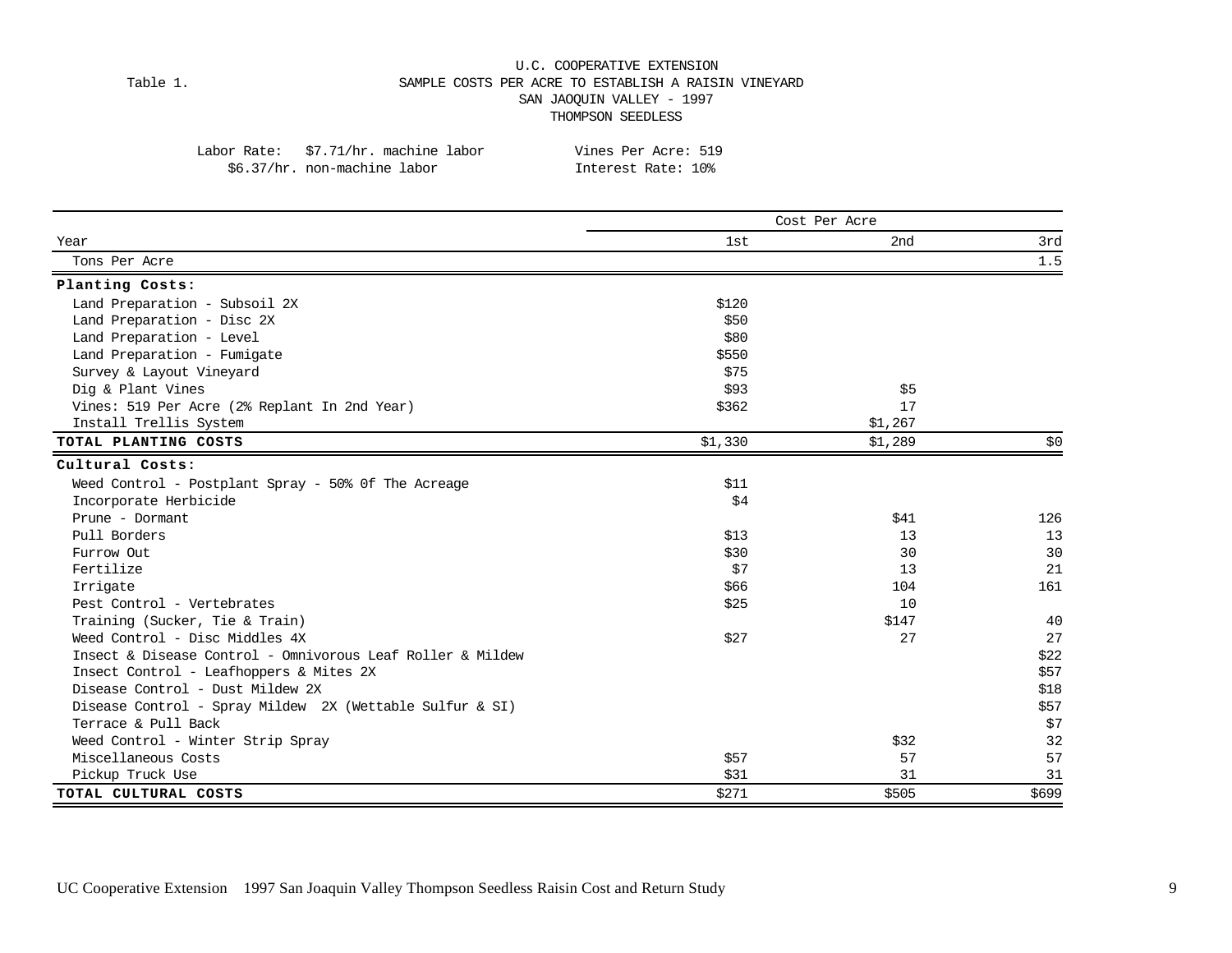Table 1. Continued

|                                             | Cost Per Acre |              |              |  |  |  |  |
|---------------------------------------------|---------------|--------------|--------------|--|--|--|--|
| Year                                        | 1st           | 2nd          | 3rd          |  |  |  |  |
| Tons Per Acre                               |               |              | 1.5          |  |  |  |  |
| Harvest Costs:                              |               |              |              |  |  |  |  |
| Harvest - Contract                          |               |              | \$210        |  |  |  |  |
| Turn & Roll - Contract                      |               |              | \$57         |  |  |  |  |
| Box & Shake                                 |               |              | \$81         |  |  |  |  |
| Haul To Processor - Contract                |               |              | \$12         |  |  |  |  |
| TOTAL HARVEST COSTS                         | \$0           | \$0          | \$360        |  |  |  |  |
| Interest On Operating Capital @ 10%         | \$64          | \$97         | \$35         |  |  |  |  |
| TOTAL OPERATING COSTS/ACRE                  | \$1,665       | \$1,891      | \$1,094      |  |  |  |  |
| Cash Overhead Costs:                        |               |              |              |  |  |  |  |
| Office Expense                              | \$38          | \$38         | \$38         |  |  |  |  |
| Liability Insurance                         | \$4           | 4            | 4            |  |  |  |  |
| Sanitation Services                         | \$1           | $\mathbf{1}$ | $\mathbf{1}$ |  |  |  |  |
| Crop Insurance                              |               |              | \$70         |  |  |  |  |
| Property Taxes                              | \$51          | 51           | 53           |  |  |  |  |
| Property Insurance                          | \$37          | 36           | 38           |  |  |  |  |
| Investment Repairs                          | \$42          | 42           | 42           |  |  |  |  |
| TOTAL CASH OVERHEAD COSTS                   | \$173         | \$172        | \$246        |  |  |  |  |
| TOTAL CASH COSTS/ACRE                       | \$1,838       | \$2,063      | \$1,340      |  |  |  |  |
| INCOME/ACRE FROM PRODUCTION                 | \$0           | \$0          | \$1,538      |  |  |  |  |
| NET CASH COSTS/ACRE FOR THE YEAR            | \$1,838       | \$2,063      | \$0          |  |  |  |  |
| PROFIT/ACRE ABOVE CASH COSTS                | \$0           | \$0          | \$198        |  |  |  |  |
| ACCUMULATED NET CASH COSTS/ACRE             | \$1,838       | \$3,901      | \$3,704      |  |  |  |  |
| Non-Cash Overhead Costs (Capital Recovery): |               |              |              |  |  |  |  |
| Land @ $$4,500$                             | \$371         | \$371        | \$371        |  |  |  |  |
| Furrow Irrigation System                    | \$65          | 65           | 65           |  |  |  |  |
| Shop Building                               | \$13          | 13           | 13           |  |  |  |  |
| Shop Tools                                  | \$5           | 5            | 5            |  |  |  |  |
| Fuel Tank & Pump                            | \$5           | 5            | 5            |  |  |  |  |
| <b>ATV</b>                                  | \$13          | 13           | 13           |  |  |  |  |
| Equipment                                   | \$29          | 27           | 72           |  |  |  |  |
| TOTAL NON-CASH OVERHEAD COST                | \$501         | \$499        | \$544        |  |  |  |  |
| TOTAL COST/ACRE FOR THE YEAR                | \$2,339       | \$2,562      | \$1,884      |  |  |  |  |
| INCOME/ACRE FROM PRODUCTION                 | \$0           | \$0\$        | \$1,538      |  |  |  |  |
| TOTAL NET COST/ACRE FOR THE YEAR            | \$2,339       | \$2,562      | \$347        |  |  |  |  |
| NET PROFIT/ACRE ABOVE TOTAL COST            | \$0           | \$0          | \$0          |  |  |  |  |
| TOTAL ACCUMULATED NET COST/ACRE             | \$2,339       | \$4,901      | \$5,248      |  |  |  |  |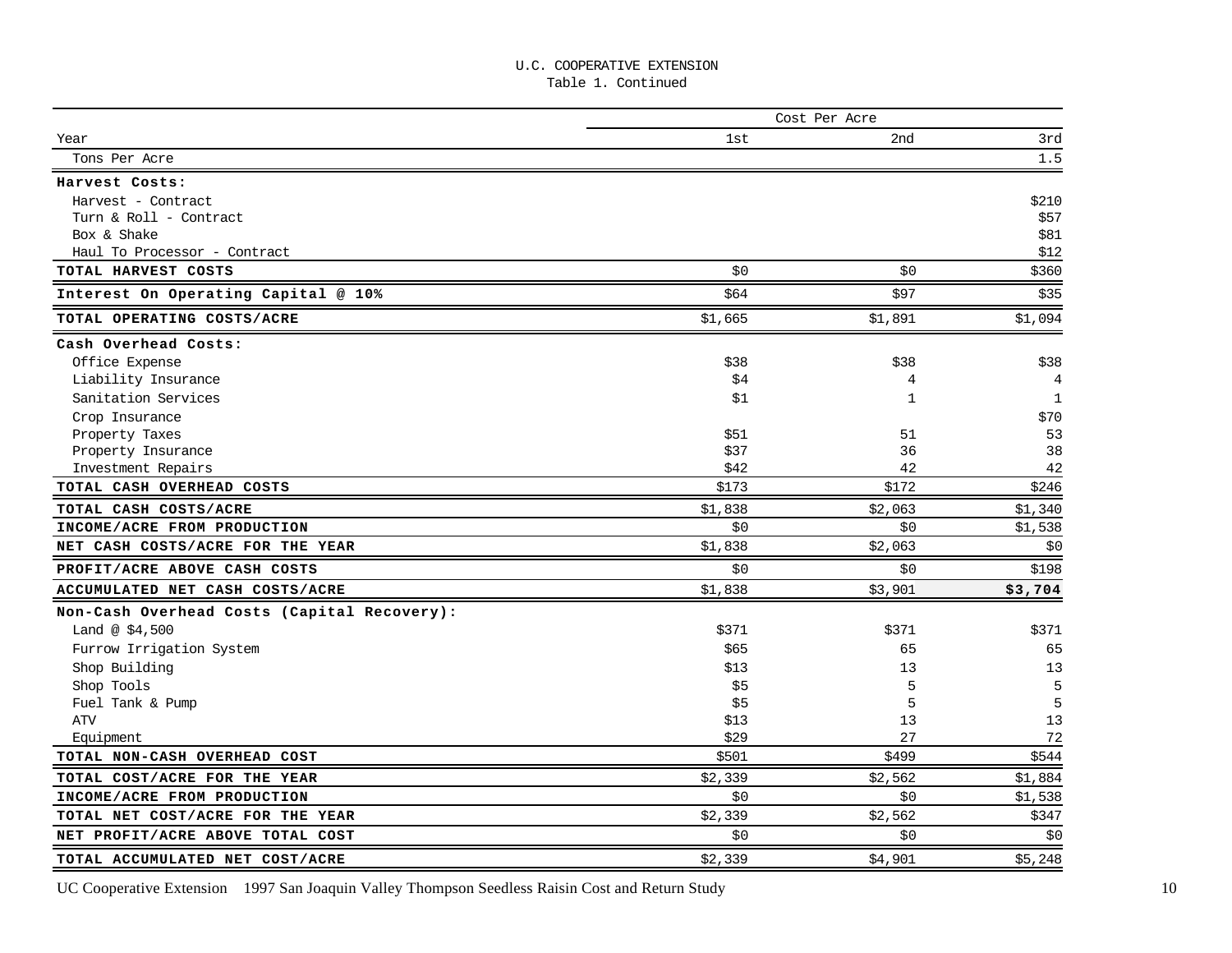### U.C. COOPERATIVE EXTENSION Table 2. Table 2. SAN JOAQUIN VALLEY - 1997 THOMPSON SEEDLESS

|                                                                   | Labor Rate: \$7.71/hr. machine labor<br>\$6.37/hr. non-machine labor |                | Interest Rate: 10.00%<br>Yield per Acre: 2.0 Ton                            |                  |                   |       |      |
|-------------------------------------------------------------------|----------------------------------------------------------------------|----------------|-----------------------------------------------------------------------------|------------------|-------------------|-------|------|
|                                                                   | Operation                                                            |                | ---------------------        Cash and Labor Costs per Acre ---------------- |                  |                   |       |      |
|                                                                   | Time                                                                 | Labor          | Fuel,Lube                                                                   | Material         | Custom/           | Total | Your |
| Operation                                                         | (Hrs/A)                                                              | Cost           | & Repairs                                                                   | Cost             | Rent              | Cost  | Cost |
| Cultural:                                                         |                                                                      |                |                                                                             |                  |                   |       |      |
| Prune Vines                                                       | 0.00                                                                 | $\Omega$       | $\Omega$                                                                    | 0                | 171               | 171   |      |
| Shred Brush                                                       | 0.00                                                                 | $\Omega$       | $\Omega$                                                                    | $\Omega$         | 7                 | 7     |      |
| Weed Control - Winter Strip                                       | 0.25                                                                 | 2              | 1                                                                           | 29               | 0                 | 32    |      |
| Weed Control - Disc Middles 4X                                    | 2.22                                                                 | 21             | 11                                                                          | 0                | $\Omega$          | 32    |      |
| Furrow Out                                                        | 1.43                                                                 | 20             | 7                                                                           | $\Omega$         | $\Omega$          | 27    |      |
| Mildew Control - SI                                               | 1.15                                                                 | 11             | 9                                                                           | 37               | $\Omega$          | 57    |      |
| OLR & Mildew Control                                              | 0.38                                                                 | 4              | 3                                                                           | 15               | $\Omega$          | 22    |      |
| Sulfur Application 6X                                             | 0.72                                                                 | 7              | 5                                                                           | 7                | $\Omega$          | 18    |      |
| Pull Borders                                                      | 0.44                                                                 | 11             | 2                                                                           | 0                | <sup>0</sup>      | 13    |      |
| Irrigate                                                          | 4.30                                                                 | 29             | $\Omega$                                                                    | 132              | $\Omega$          | 161   |      |
| Fertilize                                                         | 0.00                                                                 | $\mathbf 0$    | $\Omega$                                                                    | 16               | 5                 | 21    |      |
| Tie Vines                                                         | 0.00                                                                 | $\Omega$       | <sup>0</sup>                                                                | 0                | 31                | 31    |      |
| Apply Growth Regulator                                            | 0.38                                                                 |                | 3                                                                           | 7                | $\Omega$          | 14    |      |
| Mite Control                                                      | 0.38                                                                 |                | 3                                                                           | 49               | $\Omega$          | 55    |      |
| Insect Control - Leafhopper                                       | 0.38                                                                 |                |                                                                             | 22               | $\Omega$          | 29    |      |
| Terrace & Pull Back                                               | 0.50                                                                 | 5              | 2                                                                           | $\mathbf 0$      | $\Omega$          | 7     |      |
| Trellis System Repair                                             | 1.00                                                                 | 7              | $\Omega$                                                                    | 50               | $\Omega$          | 57    |      |
| Pickup Truck Use                                                  | 2.38                                                                 | 22             | 9                                                                           | $\Omega$         | $\Omega$          | 31    |      |
| TOTAL CULTURAL COSTS                                              | 15.91                                                                | 147            | 60                                                                          | 365              | 214               | 786   |      |
| Harvest:                                                          |                                                                      |                |                                                                             |                  |                   |       |      |
| Harvest - Contract                                                | 0.00                                                                 | $\overline{0}$ | $\overline{0}$                                                              | 49               | 234               | 284   |      |
| Turn & Roll - Contract                                            | 0.00                                                                 | $\Omega$       | $\Omega$                                                                    | 0                | 76                | 76    |      |
| Box & Shake                                                       | 0.95                                                                 | 45             |                                                                             | $\Omega$         | -28               | 81    |      |
| Haul To Packer                                                    | 0.00<br>----------                                                   | $\Omega$       | $\cap$                                                                      | $\Omega$         | 20                | 20    |      |
| TOTAL HARVEST COSTS                                               | 0.95                                                                 | 45             | $7^{\circ}$                                                                 | ----------<br>49 | ----------<br>358 | 460   |      |
| Interest on operating capital @ 10.00%<br>----------------------- |                                                                      |                |                                                                             |                  |                   | 40    |      |
| TOTAL OPERATING COSTS/ACRE                                        |                                                                      | 192            | 67                                                                          | 414              | 564               | 1286  |      |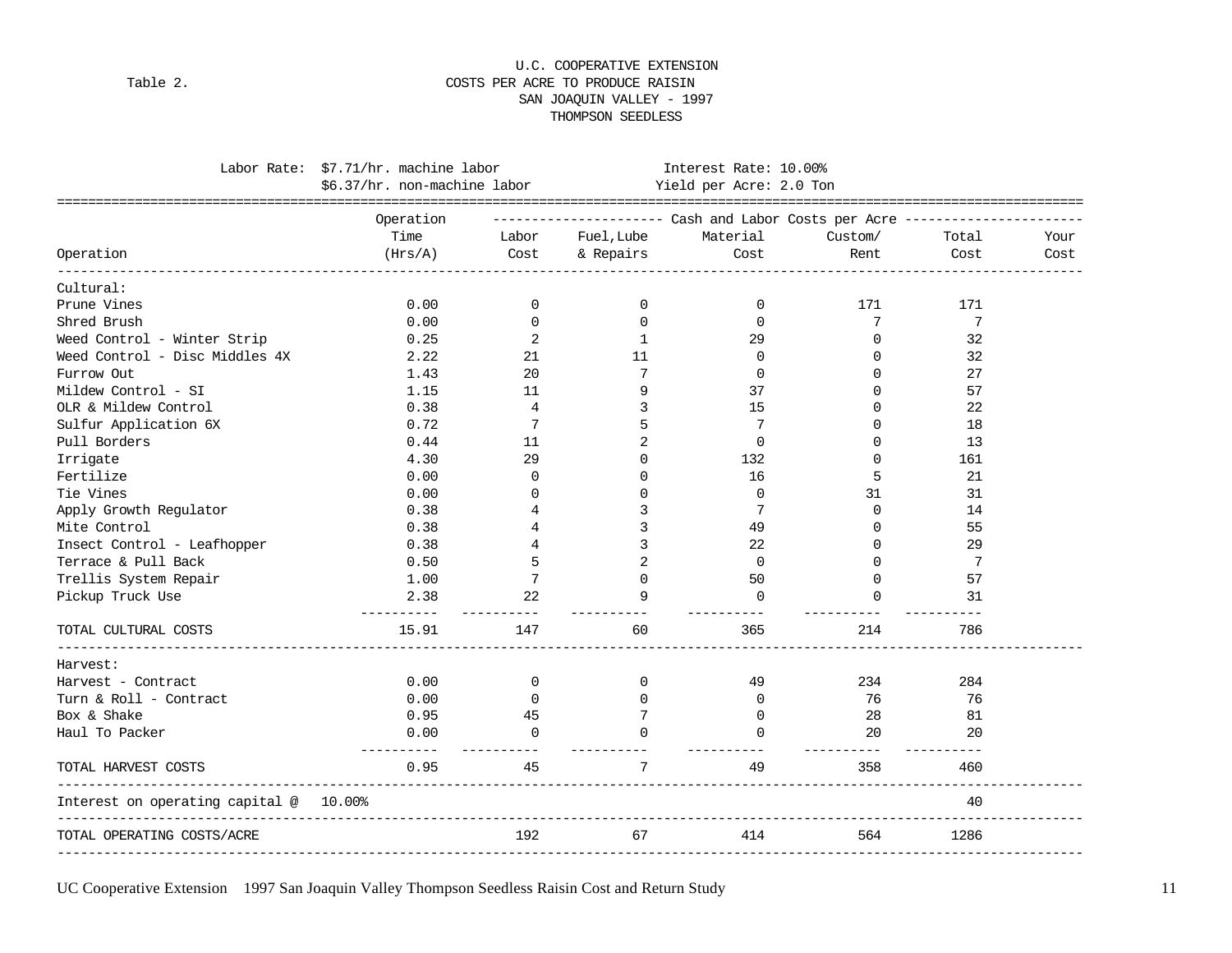### U.C. COOPERATIVE EXTENSION Table 2. Continued

| CASH OVERHEAD:                |                   |                                  |      |
|-------------------------------|-------------------|----------------------------------|------|
| Office Expense                |                   |                                  | 39   |
| Liability Insurance           |                   |                                  | 5    |
| Crop Insurance                |                   |                                  | 37   |
| Sanitation Service            |                   |                                  | 4    |
| Property Taxes                |                   |                                  | 41   |
| Property Insurance            |                   |                                  | 29   |
| Investment Repairs            |                   |                                  | 28   |
| TOTAL CASH OVERHEAD COSTS     |                   |                                  | 184  |
| TOTAL CASH COSTS/ACRE         |                   |                                  | 1469 |
| NON-CASH OVERHEAD:            |                   |                                  |      |
|                               | Per producing     | -- Annual Cost --                |      |
| Investment<br>----------      | Acre<br>--------- | Capital Recovery<br>------------ |      |
| Land                          | 1565              | 129                              | 129  |
| Irrigation System             | 476               | 46                               | 46   |
| Buildings                     | 150               | 13                               | 13   |
| Shop Tools                    | 43                | 5                                | 5    |
| Fuel Tanks & Pump             | 52                | 5                                | 5    |
| $ATV - 4wd$                   | 57                | 13                               | 13   |
| Vineyard Establishment        | 3704              | 370                              | 370  |
| Equipment                     | 474<br>---------- | 63<br>--------                   | 63   |
| TOTAL NON-CASH OVERHEAD COSTS | 6521              | 645                              | 645  |
| TOTAL COSTS/ACRE              |                   |                                  | 2114 |
|                               |                   |                                  |      |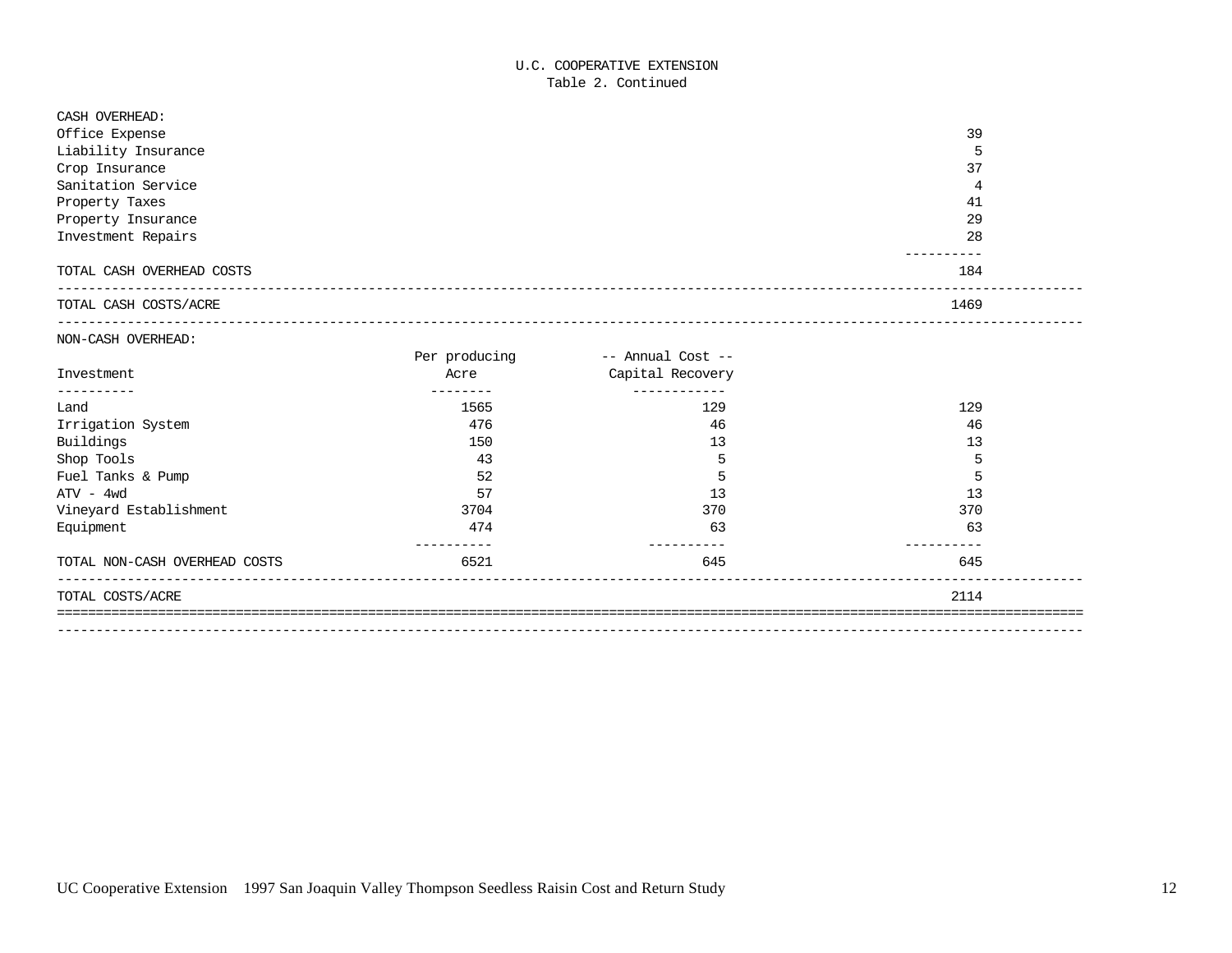### U.C. COOPERATIVE EXTENSION Table 3. COSTS AND RETURNS PER ACRE TO PRODUCE RAISIN SAN JOAQUIN VALLEY - 1997 THOMPSON SEEDLESS

| Labor Rate: \$7.71/hr. machine labor | \$6.70/hr. non-machine labor |      | Interest Rate: 10.00%                       |                        |  |
|--------------------------------------|------------------------------|------|---------------------------------------------|------------------------|--|
|                                      |                              |      | Quantity/Acre Unit Cost/Unit Cost/Acre Cost | Price or Value or Your |  |
| GROSS RETURNS                        |                              |      |                                             |                        |  |
| Raisins                              | 2.00                         |      | Ton 1025                                    | 2050                   |  |
| TOTAL GROSS RETURNS FOR RAISINS      |                              |      |                                             | -----------<br>2050    |  |
| OPERATING COSTS                      |                              |      |                                             |                        |  |
| Contract:                            |                              |      |                                             |                        |  |
| Pruning - Contract 519.00            |                              | Vine | 0.33                                        | 171                    |  |
| Brush Disposal                       | 1.00                         | Acre | 7.00                                        | 7                      |  |
| Tie Vines                            | 519.00                       | Vine | 0.06                                        | 31                     |  |
| Pick Raisin                          | 900.00                       | Tray | 0.26                                        | 234                    |  |
| Turn & Roll                          | 900.00                       | Tray | 0.084                                       | 76                     |  |
| Haul - Contract                      | 2.00                         | Ton  | 10.00                                       | 20                     |  |
| Herbicide:                           |                              |      |                                             |                        |  |
| Surflan                              | 0.30                         | Gal  | 77.75                                       | 23                     |  |
| Roundup                              | 0.90                         | Pint | 5.95                                        | 5                      |  |
| Fungicide:                           |                              |      |                                             |                        |  |
| Kocide                               | 4.00                         | Lb   | 2.24                                        | 9                      |  |
| Rubigan EC                           | 13.00                        | Oz   | 2.19                                        | 28                     |  |
| Wettable Sulfur                      | 6.00                         | Lb   | 0.56                                        | 3                      |  |
| Dusting Sulfur                       | 32.00                        | Lb   | 0.17                                        | 5                      |  |
| Insecticide:                         |                              |      |                                             |                        |  |
| Cryolite                             | 5.00                         | Lb   | 2.68                                        | 13                     |  |
| Provado                              | 0.70                         | Oz   | 31.50                                       | 22                     |  |
| Water:                               |                              |      |                                             |                        |  |
| Water - Raisin                       | 42.00                        | AcIn | 3.14                                        | 132                    |  |
| Custom:                              |                              |      |                                             |                        |  |
| Fertilizer Applica                   | 1.00                         | Acre | 5.00                                        | 5                      |  |
| Fertilizer:                          |                              |      |                                             |                        |  |
| $UN-32$                              | 40.00                        | Lb N | 0.41                                        | 16                     |  |
| Growth Regul:                        |                              |      |                                             |                        |  |
| Gibberellic Acid                     | 6.00                         | Gram | 1.18                                        | 7                      |  |
| Miticide:                            |                              |      |                                             |                        |  |
| Vendex 50WP                          | 2.00                         | Lb   | 24.40                                       | 49                     |  |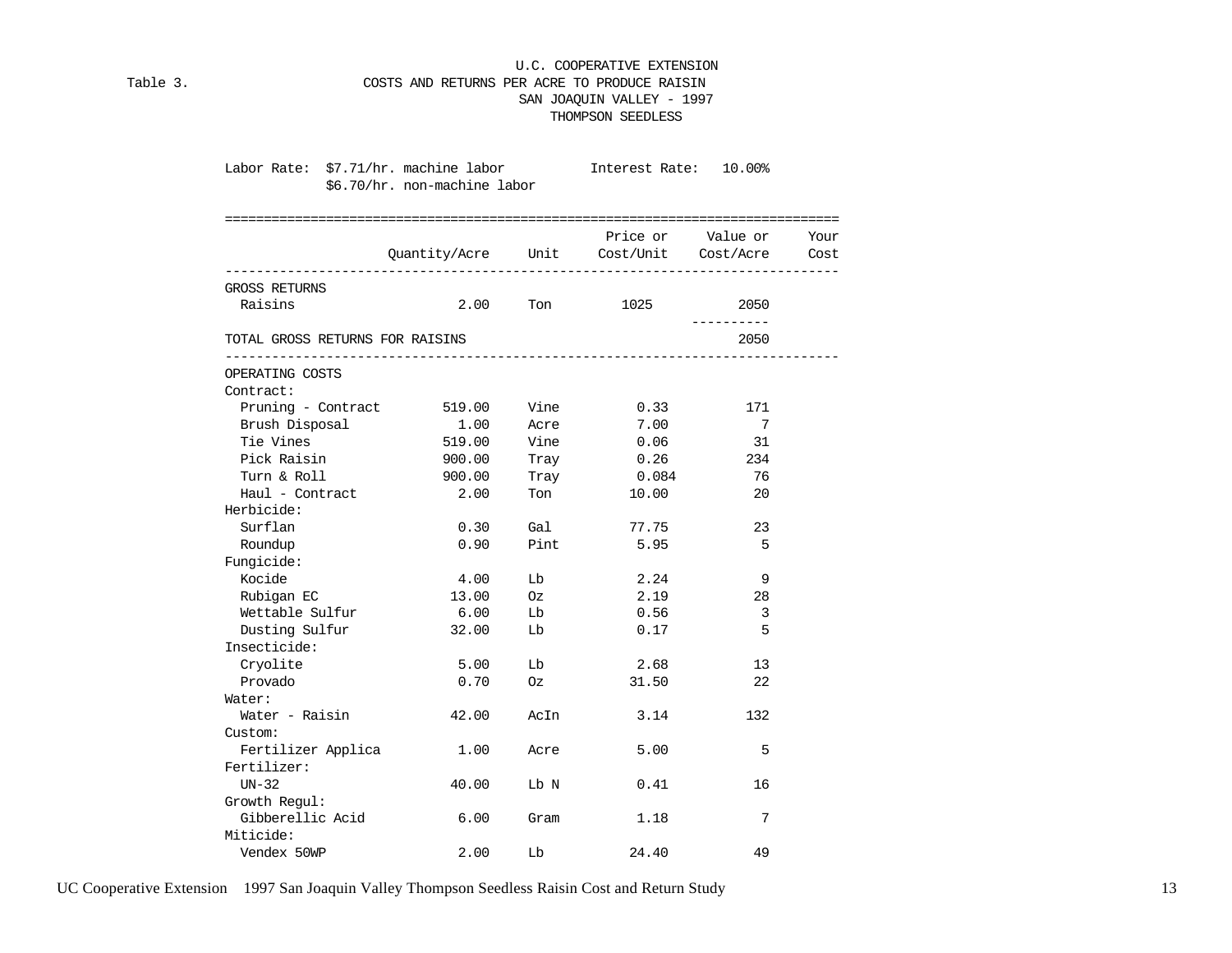| Misc.:                                                  |        |      |                                |       |  |
|---------------------------------------------------------|--------|------|--------------------------------|-------|--|
| Paper Tray                                              | 900.00 | Tray | 0.055                          | 49    |  |
| Trellis Materials                                       | 1.00   | Acre | 50.00                          | 50    |  |
| Rent:                                                   |        |      |                                |       |  |
| Forklift - Rental                                       | 1.50   | Ton  | 3.90                           | 6     |  |
| Bin Rentals                                             | 3.00   | Acre | 7.50                           | 23    |  |
| Labor (machine)                                         | 14.47  | hrs  | 7.71                           | 112   |  |
| Labor (non-machine)                                     | 12.05  | hrs  | 6.70                           | 81    |  |
| $Fuel - Gas$                                            | 4.46   | gal  | 1.30                           | 6     |  |
| Fuel - Diesel                                           | 29.72  | gal  | 0.97                           | 29    |  |
| Lube                                                    |        |      |                                | 5     |  |
| Machinery repair                                        |        |      |                                | 27    |  |
| Interest on operating capital @ 10.00%                  |        |      |                                | 40    |  |
| TOTAL OPERATING COSTS/ACRE<br>------------------------- |        |      |                                | 1286  |  |
| NET RETURNS ABOVE OPERATING COSTS                       |        |      |                                | 764   |  |
| _____________________<br>CASH OVERHEAD COSTS:           |        |      | ------------------------------ |       |  |
| Office Expense-Rai                                      |        |      |                                | 39    |  |
| Liability Ins-Rais                                      |        |      |                                | 5     |  |
| Crop Insurance                                          |        |      |                                | 37    |  |
| Sanitation Service                                      |        |      |                                | 4     |  |
| Property Taxes                                          |        |      |                                | 41    |  |
| Property Insurance                                      |        |      |                                | 29    |  |
| Investment Repairs                                      |        |      |                                | $-28$ |  |
| TOTAL CASH OVERHEAD COSTS/ACRE                          |        |      |                                | 184   |  |
| --------------------------<br>TOTAL CASH COSTS/ACRE     |        |      |                                | 1469  |  |
| NON-CASH OVERHEAD COSTS (CAPITAL RECOVERY):             |        |      |                                |       |  |
| Land                                                    |        |      |                                | 129   |  |
| Irrigation System                                       |        |      |                                | 46    |  |
| Buildings                                               |        |      |                                | 13    |  |
| Shop Tools                                              |        |      |                                | 5     |  |
| Fuel Tanks & Pump                                       |        |      |                                | 5     |  |
| $ATV - 4wd$                                             |        |      |                                | 13    |  |
| Vineyard Establishment                                  |        |      |                                | 370   |  |
| Equipment                                               |        |      |                                | - 63  |  |
| TOTAL NON-CASH OVERHEAD COSTS/ACRE                      |        |      |                                | 645   |  |
| TOTAL COSTS/ACRE                                        |        |      |                                | 2114  |  |
| NET RETURNS ABOVE TOTAL COSTS                           |        |      |                                | -64   |  |
|                                                         |        |      |                                |       |  |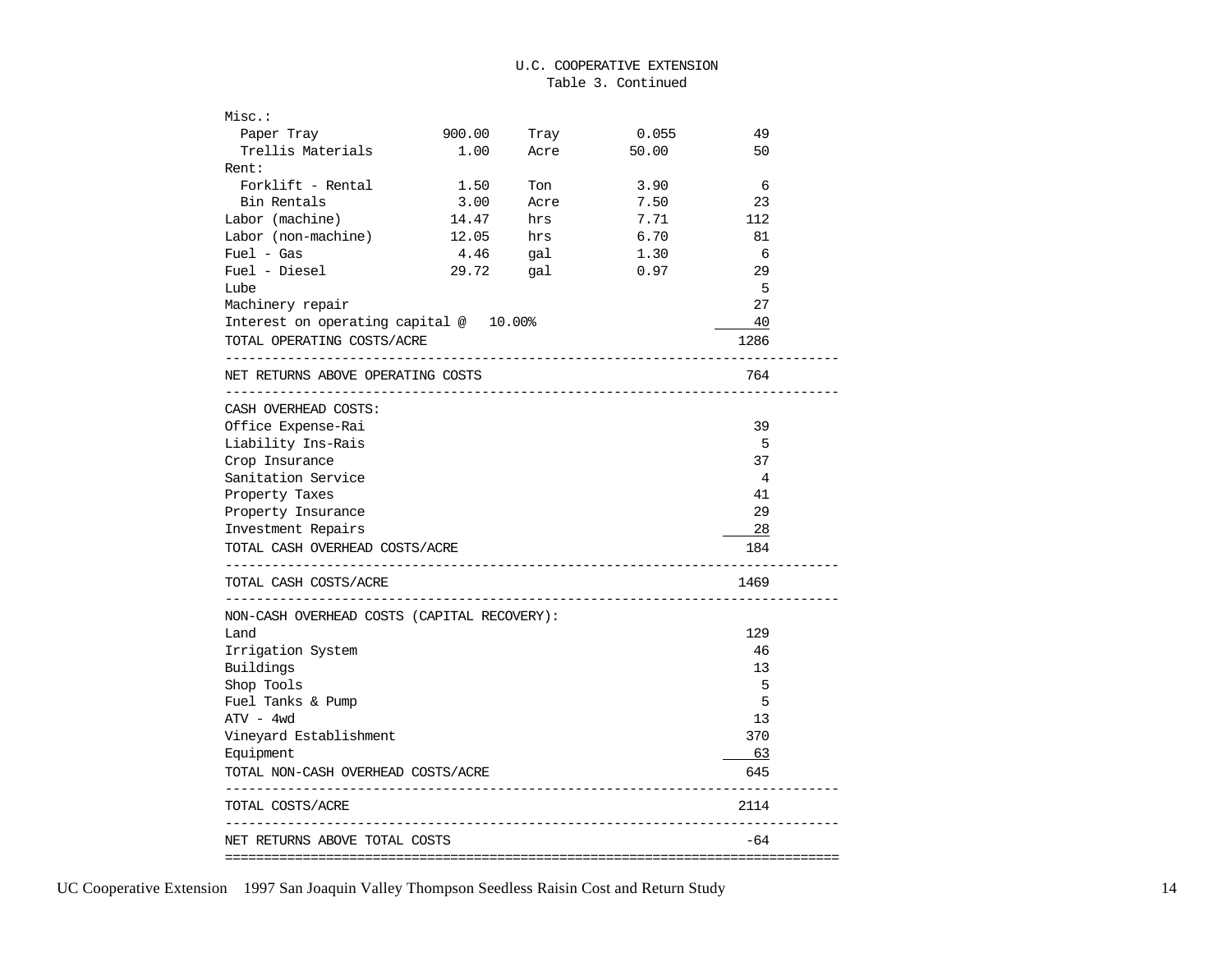| Table 4.                                   | MONTHLY CASH COSTS PER ACRE TO PRODUCE RAISIN<br>SAN JOAQUIN VALLEY - 1997<br>THOMPSON SEEDLESS |                 |                  |                |                |                |                |                |            |      |            |                 |                 |  |
|--------------------------------------------|-------------------------------------------------------------------------------------------------|-----------------|------------------|----------------|----------------|----------------|----------------|----------------|------------|------|------------|-----------------|-----------------|--|
| Beginning JAN 97                           | <b>JAN</b>                                                                                      | FEB             | <b>MAR</b>       | APR            | MAY            | <b>JUN</b>     | <b>JUL</b>     | <b>AUG</b>     | <b>SEP</b> | OCT  | <b>NOV</b> | <b>DEC</b>      | TOTAL           |  |
| Ending<br>DEC 97                           | 97                                                                                              | 97              | 97               | 97             | 97             | 97             | 97             | 97             | 97         | 97   | 97         | 97              |                 |  |
| Cultural:                                  | 171                                                                                             |                 |                  |                |                |                |                |                |            |      |            |                 | 171             |  |
| Prune Vines                                | 7                                                                                               |                 |                  |                |                |                |                |                |            |      |            |                 | $7\phantom{.0}$ |  |
| Shred Brush<br>Weed Control - Winter Strip | 32                                                                                              |                 |                  |                |                |                |                |                |            |      |            |                 | 32              |  |
| Weed Control - Disc Middles 4X             |                                                                                                 |                 | 6                | 6              |                | 6              |                | 6              | 6          |      |            |                 | 32              |  |
| Furrow Out                                 |                                                                                                 |                 | 9                | 9              |                | 9              |                |                |            |      |            |                 | 27              |  |
| Mildew Control - SI                        |                                                                                                 |                 |                  | 24             | 15             | 18             |                |                |            |      |            |                 | 57              |  |
| OLR & Mildew Control                       |                                                                                                 |                 |                  | 22             |                |                |                |                |            |      |            |                 | 22              |  |
| Sulfur Application 6X                      |                                                                                                 |                 |                  | 8              | 5              | 5              |                |                |            |      |            |                 | 18              |  |
| Pull Borders                               |                                                                                                 |                 |                  | 13             |                |                |                |                |            |      |            |                 | 13              |  |
| Irrigate                                   |                                                                                                 |                 |                  | 27             | 27             | 27             | 27             | 27             | 27         |      |            |                 | 161             |  |
| Fertilize                                  |                                                                                                 |                 |                  | 21             |                |                |                |                |            |      |            |                 | 21              |  |
| Tie Vines                                  |                                                                                                 |                 |                  |                | 31             |                |                |                |            |      |            |                 | 31              |  |
| Apply Growth Regulator                     |                                                                                                 |                 |                  |                | 14             |                |                |                |            |      |            |                 | 14              |  |
| Mite Control                               |                                                                                                 |                 |                  |                | 55             |                |                |                |            |      |            |                 | 55              |  |
| Leafhopper Control                         |                                                                                                 |                 |                  |                |                | 29             |                |                |            |      |            |                 | 29              |  |
| Terrace & Pull Back                        |                                                                                                 |                 |                  |                |                |                |                | 4              | 4          |      |            |                 | $7\phantom{.0}$ |  |
| Trellis System Repair                      | 5                                                                                               | 5               | 5                | 5              | 5              | 5              | 5              | 5              | 5          | 5    | 5          | 5               | 57              |  |
| Pickup Truck Use                           | 3                                                                                               | 3               | 3                | 3              | 3              | 3              | 3              | 3              | 3          | 3    | 3          | 3               | 31              |  |
| TOTAL CULTURAL COSTS                       | 218                                                                                             | $7\overline{ }$ | 23               | 138            | 155            | 101            | 34             | 44             | 44         | 7    | 7          | $7\phantom{.0}$ | 786             |  |
|                                            |                                                                                                 |                 |                  |                |                |                |                |                |            |      |            |                 |                 |  |
| Harvest:                                   |                                                                                                 |                 |                  |                |                |                |                |                |            |      |            |                 |                 |  |
| Harvest - Contract                         |                                                                                                 |                 |                  |                |                |                |                |                | 284        |      |            |                 | 284             |  |
| Turn & Roll - Contract                     |                                                                                                 |                 |                  |                |                |                |                |                | 76         |      |            |                 | 76              |  |
| Box & Shake                                |                                                                                                 |                 |                  |                |                |                |                |                | 81         |      |            |                 | 81              |  |
| Haul To Packer                             |                                                                                                 |                 |                  |                |                |                |                |                | 20         |      |            |                 | 20              |  |
| TOTAL HARVEST COSTS                        |                                                                                                 |                 |                  |                |                |                |                |                | 460        |      |            |                 | 460             |  |
| Interest on oper. capital                  | $\mathbf 2$                                                                                     | $\sqrt{2}$      | $\boldsymbol{2}$ | 3              | 5              | 5              | 6              | 6              | 10         | $-0$ | $-0$       | $-0$            | 40              |  |
| TOTAL OPERATING COSTS/ACRE                 | 220                                                                                             | 9               | 25               | 141            | 159            | 106            | 40             | 50             | 514        | 7    | 7          | 7               | 1286            |  |
| <b>OVERHEAD:</b>                           |                                                                                                 |                 |                  |                |                |                |                |                |            |      |            |                 |                 |  |
| Office Expense                             | 3                                                                                               | 3               | 3                | 3              | $\mathsf{3}$   | 3              | 3              | $\overline{3}$ | 3          | 3    | 3          | $\overline{3}$  | 39              |  |
| Liability Insurance                        | 5                                                                                               |                 |                  |                |                |                |                |                |            |      |            |                 | 5               |  |
| Crop Insurance                             | 37                                                                                              |                 |                  |                |                |                |                |                |            |      |            |                 | 37              |  |
| Sanitation Service                         | $\mathbf 0$                                                                                     | $\mathsf{O}$    | 0                | $\mathbf 0$    | 0              | $\mathbf 0$    | $\mathbf 0$    | $\mathbf 0$    | 0          |      |            |                 | 4               |  |
| Property Taxes                             | 21                                                                                              |                 |                  |                |                |                | 21             |                |            |      |            |                 | 41              |  |
| Property Insurance                         | 15                                                                                              |                 |                  |                |                |                | 15             |                |            |      |            |                 | 29              |  |
| Investment Repairs                         | $\overline{2}$                                                                                  | $\overline{2}$  | $\overline{a}$   | $\overline{2}$ | $\overline{a}$ | $\overline{a}$ | $\overline{a}$ | 2              | 2          | 2    | 2          | 2               | 28              |  |
| TOTAL CASH OVERHEAD<br>COSTS               | 83                                                                                              | 6               | 6                | $\epsilon$     | 6              | 6              | 41             | $\sqrt{6}$     | 6          | 6    | 6          | $\sqrt{6}$      | 184             |  |
| TOTAL CASH COSTS/ACRE                      | 303                                                                                             | 15              | 31               | 147            | 166            | 112            | 81             | 56             | 520        | 13   | 13         | 13              | 1469            |  |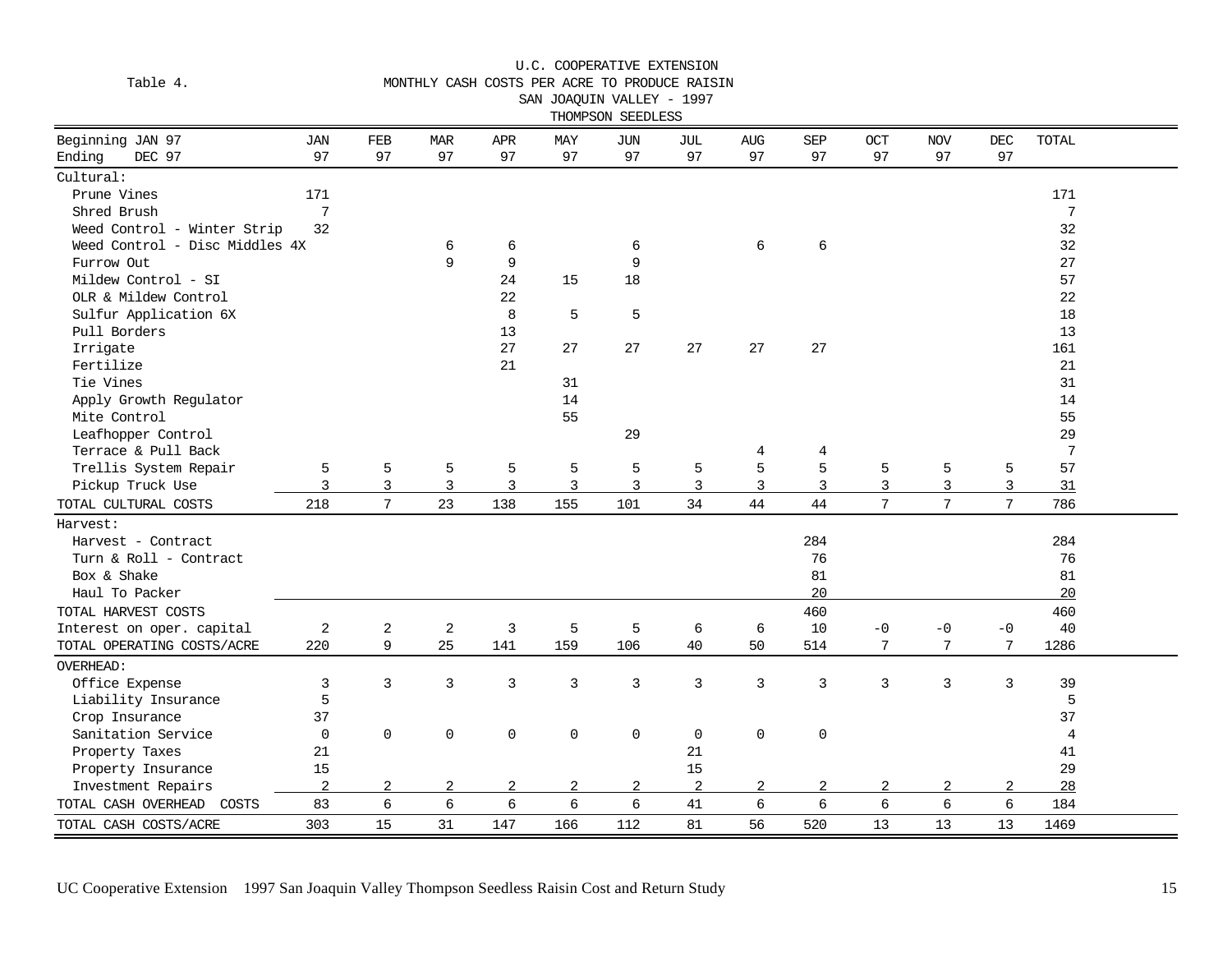#### Table 5. WHOLE FARM ANNUAL EQUIPMENT, INVESTMENT, AND BUSINESS OVERHEAD COSTS

#### SAN JOAQUIN VALLEY - 1997

#### THOMPSON SEEDLESS

#### ANNUAL EQUIPMENT COSTS

|       |                                                       |         |         |      |                                       | - Cash Overhead - |                             |       |
|-------|-------------------------------------------------------|---------|---------|------|---------------------------------------|-------------------|-----------------------------|-------|
|       |                                                       |         | Yrs     |      | Salvage Capital Insur-                |                   |                             |       |
|       | Yr Description – Price Life Value Recovery ance Taxes |         |         |      |                                       |                   |                             | Total |
|       |                                                       |         |         |      |                                       |                   | 3634 133 187                |       |
|       | 97 75 HP 2WD Tractor 33247 12 8312                    |         |         |      |                                       |                   | 4037 148 208                |       |
|       | 97 Bin Trailer                                        | 1287 10 |         |      | 228                                   | 178               | $5 \qquad \qquad 8$         |       |
|       | 97 Bin Trailer 1287 10                                |         |         | 228  |                                       | 178               | $5 \qquad \qquad 8$         |       |
|       |                                                       |         |         |      | 509<br>399 — 10                       |                   | 12 and $\overline{a}$<br>17 |       |
|       | 97 Disc - Tandem 7'                                   |         | 3729 13 |      | 457<br>457                            |                   | 15                          |       |
|       | 97 Duster - 3 Pt 2520 16                              |         |         |      | 214<br>282 20                         |                   | 10 14                       |       |
|       | 97 Flat Furrower 1494 10                              |         |         |      | 264 207 6 9                           |                   |                             |       |
|       | 97 Orchard Sprayer - 500 Gal 17746 10                 |         |         | 3138 | 2461                                  | 74                | 104                         |       |
|       |                                                       |         |         |      | 2459                                  | 80 — 10           | 112                         |       |
|       | 97 Shaker & Bin Dumper 12870 10 2276                  |         |         |      | 1784                                  |                   | 54 76                       |       |
|       | 2465 10 31 369 9 12 391<br>97 Terracer                |         |         |      |                                       |                   |                             |       |
|       |                                                       |         |         |      |                                       |                   |                             |       |
| TOTAL |                                                       |         |         |      | 128009  29729  16770  562  789  18121 |                   |                             |       |
|       | 60% of New Cost * 76805                               |         |         |      | 17837 10062 337 473                   |                   |                             | 10872 |

\* Used to reflect a mix of new and used equipment.

#### ANNUAL INVESTMENT COSTS

|            |                        |            |      |                  |                     | -------        |       | Cash Overhead ------ |       |
|------------|------------------------|------------|------|------------------|---------------------|----------------|-------|----------------------|-------|
| Υr         | Description            | Price Life | Yrs  | Salvage<br>Value | Capital<br>Recovery | Insur-<br>ance | Taxes | Repairs              | Total |
|            |                        |            |      |                  |                     |                |       |                      |       |
| INVESTMENT |                        |            |      |                  |                     |                |       |                      |       |
|            | $ATV - 4wd$            | 6500       | 5    | 650              | 1528                | 25             | 36    | 50                   | 1640  |
|            | Buildings              | 17200      | 30   | 1720             | 1550                | 67             | 95    | 344                  | 2056  |
|            | Fuel Tanks & Pump      | 5985       | 25   | 599              | 565                 | 23             | 33    | 60                   | 681   |
|            | Irrigation System      | 54700      | 25   |                  | 5234                | 195            | 274   | 2735                 | 8438  |
| Land       |                        | 180000     | 25   | 180000           | 14850               | 1283           | 1800  | $\Omega$             | 17933 |
|            | Shop Tools             | 5000       | -15  | 500              | 575                 | 20             | 28    | 50                   | 672   |
|            | Vineyard Establishment | 277800     | - 22 |                  | 27774               | 990            | 1389  | $\Omega$             | 30153 |
|            | TOTAL INVESTMENT       | 547185     |      | 183469           | 52076               | 2605           | 3653  | 3239                 | 61573 |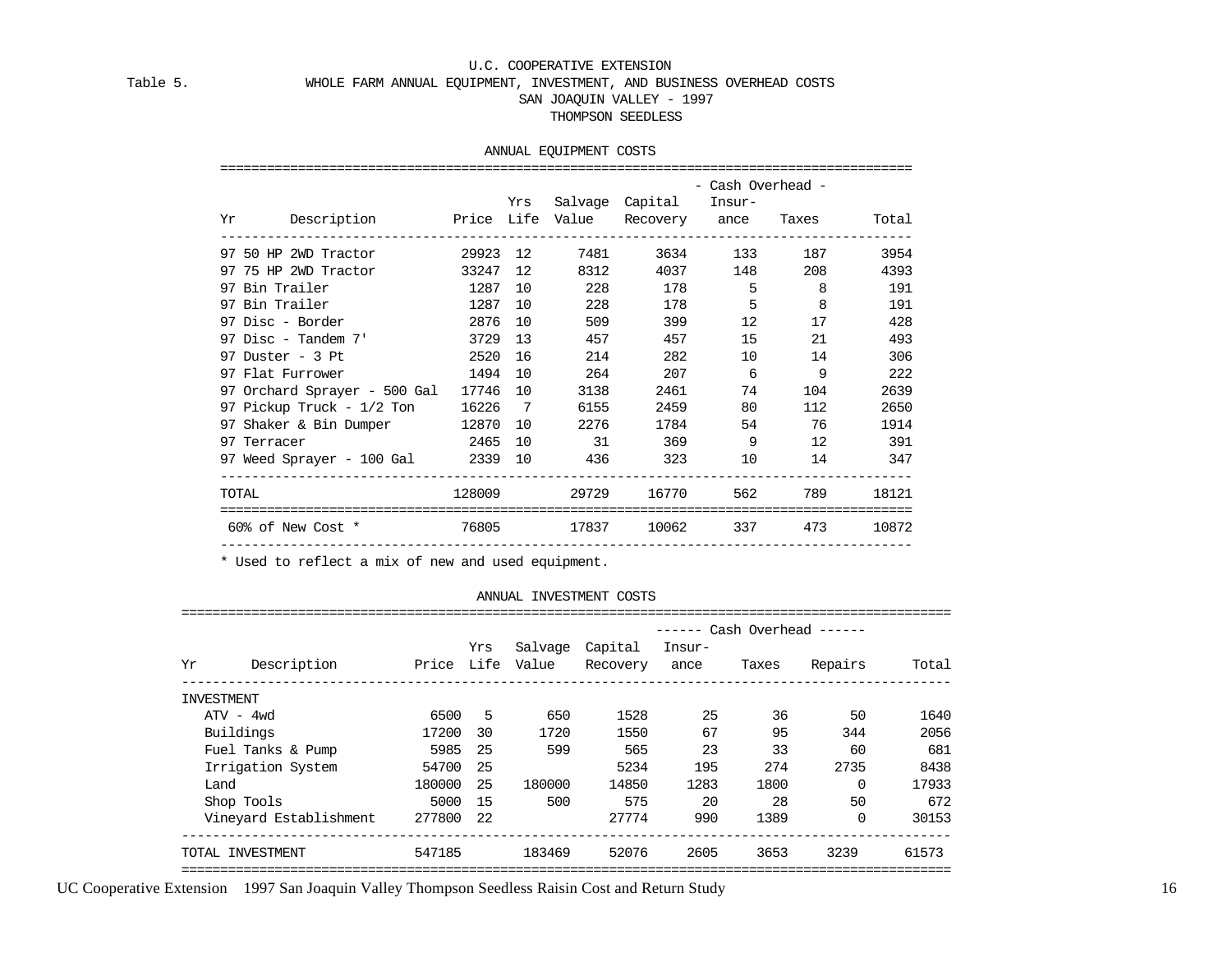#### U.C. COOPERATIVE EXTENSION Table 5. Continued

#### ANNUAL BUSINESS OVERHEAD COSTS

| Description         | Units/<br>Farm | Unit | Price/<br>Unit | Total<br>Cost |
|---------------------|----------------|------|----------------|---------------|
| Crop Insurance      | 60.00          | Ton  | 46.70          | 2802          |
| Liability Insurance | 120.00         | Acre | 4.38           | 526           |
| Office Expense      | 120.00         | Acre | 37.50          | 4500          |
| Sanitation Service  | 120.00         | Acre | 3.67           | 440           |

## UC COOPERATIVE EXTENSION Table 6. HOURLY EQUIPMENT COSTS SAN JOAQUIN VALLEY - 1997 THOMPSON SEEDLESS

|                              | COSTS PER HOUR --------------------<br>- Cash Overhead - -------- Operating --------<br>Actual† |                     |                |       |         |                |                |                    |
|------------------------------|-------------------------------------------------------------------------------------------------|---------------------|----------------|-------|---------|----------------|----------------|--------------------|
| Yr Description               | Hours<br>Used                                                                                   | Capital<br>Recovery | Insur-<br>ance | Taxes | Repairs | Fuel &<br>Lube | Total<br>Oper. | Total<br>Costs/Hr. |
| 97 50 HP 2WD Tractor         | 999.4                                                                                           | 2.18                | 0.08           | 0.11  | 1.27    | 2.74           | 4.01           | 6.39               |
| 97 75 HP 2WD Tractor         | 999.4                                                                                           | 2.42                | 0.09           | 0.12  | 1.42    | 4.11           | 5.53           | 8.16               |
| 97 Bin Trailer               | 249.5                                                                                           | 0.43                | 0.01           | 0.02  | 0.19    | 0.00           | 0.19           | 0.65               |
| 97 Bin Trailer               | 249.5                                                                                           | 0.43                | 0.01           | 0.02  | 0.19    | 0.00           | 0.19           | 0.65               |
| 97 Disc - Border             | 199.3                                                                                           | 1.20                | 0.04           | 0.05  | 0.46    | 0.00           | 0.46           | 1.74               |
| 97 Disc - Tandem 7'          | 166.6                                                                                           | 1.65                | 0.05           | 0.08  | 0.56    | 0.00           | 0.56           | 2.33               |
| $97$ Duster - 3 Pt           | 120.0                                                                                           | 1.41                | 0.05           | 0.07  | 0.38    | 0.00           | 0.38           | 1.91               |
| 97 Flat Furrower             | 199.1                                                                                           | 0.62                | 0.02           | 0.03  | 0.30    | 0.00           | 0.30           | 0.97               |
| 97 Orchard Sprayer - 500 Gal | 229.2                                                                                           | 6.44                | 0.19           | 0.27  | 2.16    | 0.00           | 2.16           | 9.07               |
| 97 Pickup Truck - 1/2 Ton    | 284.1                                                                                           | 5.19                | 0.17           | 0.24  | 1.18    | 2.80           | 3.98           | 9.57               |
| 97 Shaker & Bin Dumper       | 199.6                                                                                           | 5.36                | 0.16           | 0.23  | 3.86    | 0.00           | 3.86           | 9.61               |
| 97 Terracer                  | 199.5                                                                                           | 1.11                | 0.03           | 0.04  | 0.49    | 0.00           | 0.49           | 1.67               |
| 97 Weed Sprayer - 100 Gal    | 119.8                                                                                           | 1.62                | 0.05           | 0.07  | 0.58    | 0.00           | 0.58           | 2.31               |

==================================================================================================================

† Actual hours used equals the combined hours equipment is used for raisins and other farm enterprises.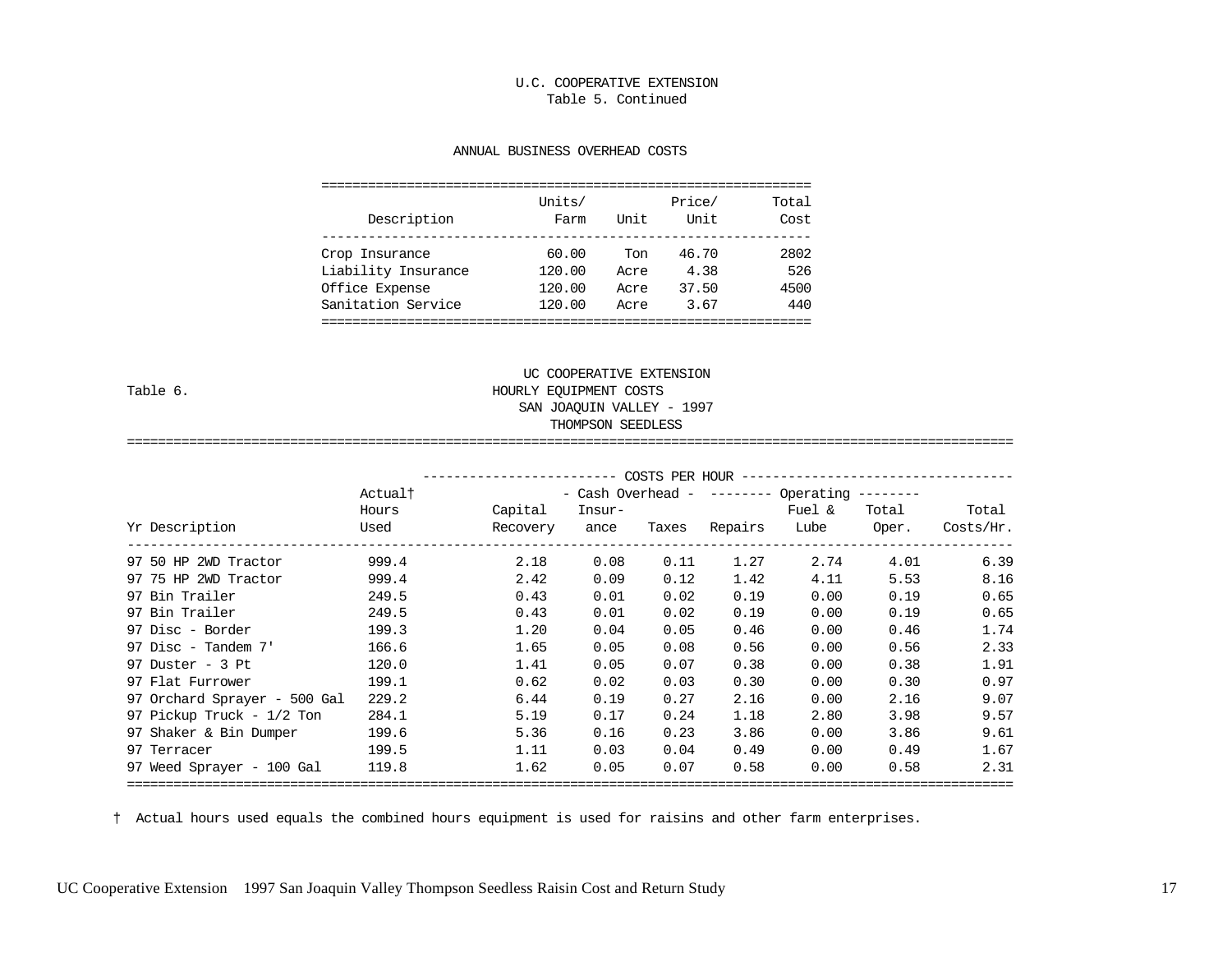#### U.C. COOPERATIVE EXTENSION Table 7. Table 7. SAN JOAQUIN VALLEY - 1997

|  |  |  |  |  |  |  |  | COSTS PER ACRE AT VARYING YIELDS TO PRODUCE THOMPSON SEEDLESS RAISINS |  |  |
|--|--|--|--|--|--|--|--|-----------------------------------------------------------------------|--|--|
|--|--|--|--|--|--|--|--|-----------------------------------------------------------------------|--|--|

|                                  |      |      |      | YIELD (TON/ACRE) |                          |      |      |
|----------------------------------|------|------|------|------------------|--------------------------|------|------|
|                                  | 1.40 | 1.60 |      |                  | 1.80 2.00 2.20 2.40 2.60 |      |      |
| OPERATING COSTS/ACRE:            |      |      |      |                  |                          |      |      |
| Cultural Cost                    | 786  | 786  | 786  | 786              | 786                      | 786  | 786  |
| Harvest Cost                     | 319  | 366  | 413  | 460              | 507                      | 553  | 600  |
| Interest on operating capital 39 |      | 40   | 40   | 40               | 41                       | 41   | 41   |
| TOTAL OPERATING COSTS/ACRE       | 1144 | 1192 | 1239 | 1286             | 1333                     | 1380 | 1428 |
| TOTAL OPERATING COSTS/TON 817    |      | 745  | 688  | 643              | 606                      | 575  | 549  |
| CASH OVERHEAD COSTS/ACRE 183     |      | 183  | 183  | 184              | 184                      | 184  | 184  |
| TOTAL CASH COSTS/ACRE            | 1328 | 1375 | 1422 | 1469             | 1517                     | 1564 | 1611 |
| TOTAL CASH COSTS/TON             | 948  | 859  | 790  | 735              | 689                      | 652  | 620  |
| NON-CASH OVERHEAD COSTS/ACRE 644 |      | 644  | 644  | 645              | 645                      | 646  | 646  |
| TOTAL COSTS/ACRE                 | 1971 | 2019 | 2067 | 2114             | 2162                     | 2209 | 2257 |
| TOTAL COSTS/TON                  | 1408 | 1262 | 1148 | 1057             | 983                      | 921  | 868  |

#### NET RETURNS PER ACRE ABOVE OPERATING COSTS FOR THOMPSON SEEDLESS RAISINS

| PRICE<br>YIELD<br>(DOLLARS/TON)<br>(TON/ACRE) |  |        |       |      |      |      |      |      |  |
|-----------------------------------------------|--|--------|-------|------|------|------|------|------|--|
| Raisins                                       |  | 1.40   | 1.60  | 1.80 | 2.00 | 2.20 | 2.40 | 2.60 |  |
| 700.00                                        |  | $-164$ | $-72$ | 21   | 114  | 207  | 300  | 392  |  |
| 800.00                                        |  | $-24$  | 88    | 201  | 314  | 427  | 540  | 652  |  |
| 900.00                                        |  | 116    | 248   | 381  | 514  | 647  | 780  | 912  |  |
| 1025.00                                       |  | 291    | 448   | 606  | 764  | 922  | 1080 | 1237 |  |
| 1100.00                                       |  | 396    | 568   | 741  | 914  | 1087 | 1260 | 1432 |  |
| 1200.00                                       |  | 536    | 728   | 921  | 1114 | 1307 | 1500 | 1692 |  |
| 1300.00                                       |  | 676    | 888   | 1101 | 1314 | 1527 | 1740 | 1952 |  |

UC Cooperative Extension 1997 San Joaquin Valley Thompson Seedless Raisin Cost and Return Study 18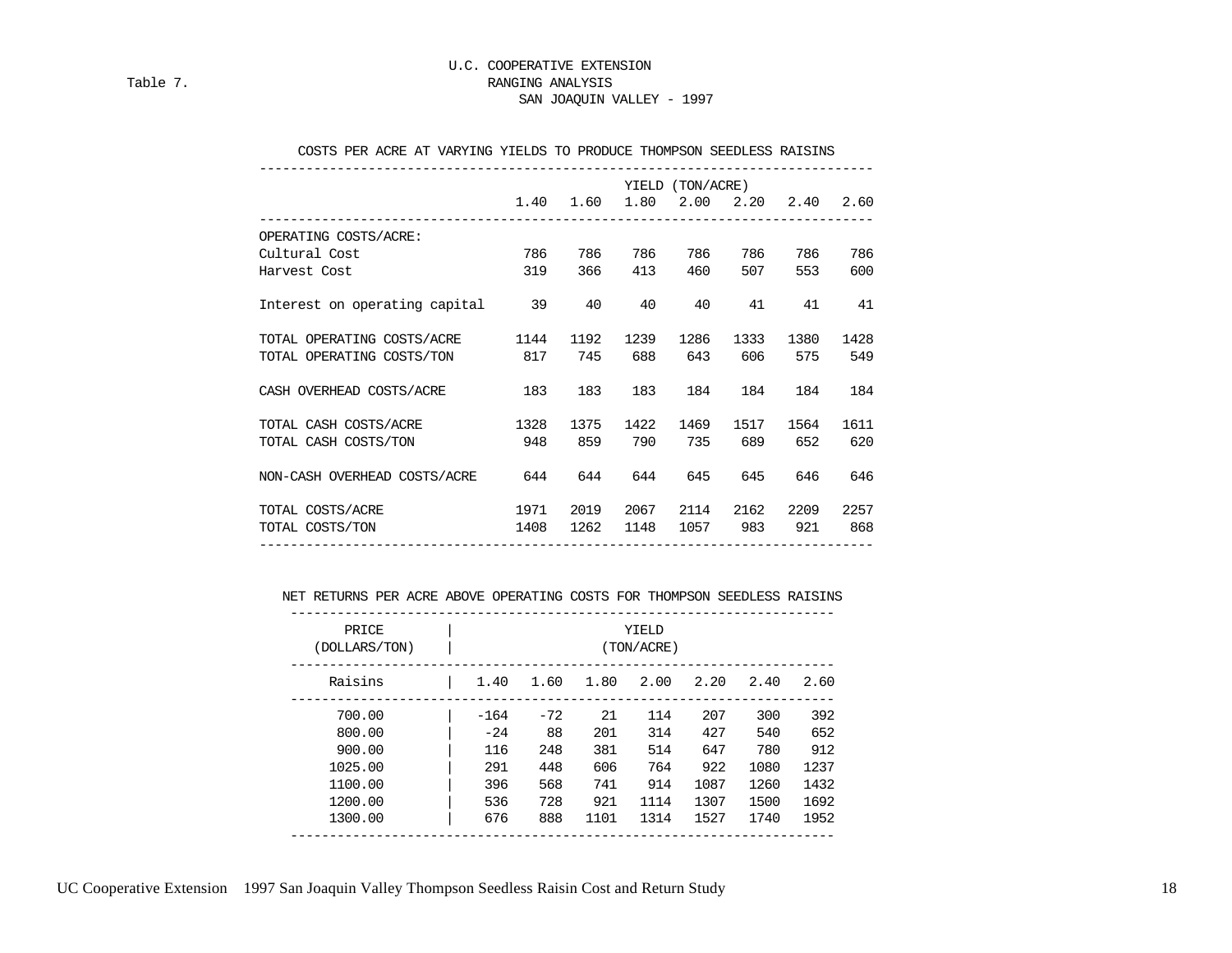#### Table 7. Continued

| PRICE<br>(DOLLARS/TON) | YIELD<br>(TON/ACRE) |        |        |       |      |      |      |
|------------------------|---------------------|--------|--------|-------|------|------|------|
| Raisins                | 1.40                | 1.60   | 1.80   | 2.00  | 2.20 | 2.40 | 2.60 |
| 700.00                 | $-348$              | $-255$ | $-162$ | $-69$ | 23   | 116  | 209  |
| 800.00                 | $-208$              | $-95$  | 18     | 131   | 243  | 356  | 469  |
| 900.00                 | $-68$               | 65     | 198    | 331   | 463  | 596  | 729  |
| 1025.00                | 107                 | 265    | 423    | 581   | 738  | 896  | 1054 |
| 1100.00                | 212                 | 385    | 558    | 731   | 903  | 1076 | 1249 |
| 1200.00                | 352                 | 545    | 738    | 931   | 1123 | 1316 | 1509 |
| 1300.00                | 492                 | 705    | 918    | 1131  | 1343 | 1556 | 1769 |

#### NET RETURNS PER ACRE ABOVE CASH COSTS FOR THOMPSON SEEDLESS RAISINS

#### NET RETURNS PER ACRE ABOVE TOTAL COSTS FOR THOMPSON SEEDLESS RAISINS

| PRICE<br>(DOLLARS/TON) |        | YIELD<br>(TON/ACRE) |        |        |        |        |        |  |  |
|------------------------|--------|---------------------|--------|--------|--------|--------|--------|--|--|
| Raisins                | 1.40   | 1.60                | 1.80   | 2.00   | 2.20   | 2.40   | 2.60   |  |  |
| 700.00                 | $-991$ | $-899$              | $-807$ | $-714$ | $-622$ | $-529$ | $-437$ |  |  |
| 800.00                 | $-851$ | $-739$              | $-627$ | $-514$ | $-402$ | $-289$ | $-177$ |  |  |
| 900.00                 | $-711$ | $-579$              | $-447$ | $-314$ | $-182$ | $-49$  | 83     |  |  |
| 1025.00                | $-536$ | $-379$              | $-222$ | $-64$  | 93     | 251    | 408    |  |  |
| 1100.00                | $-431$ | $-259$              | $-87$  | 86     | 258    | 431    | 603    |  |  |
| 1200.00                | $-291$ | $-99$               | 93     | 286    | 478    | 671    | 863    |  |  |
| 1300.00                | $-151$ | 61                  | 273    | 486    | 698    | 911    | 1123   |  |  |